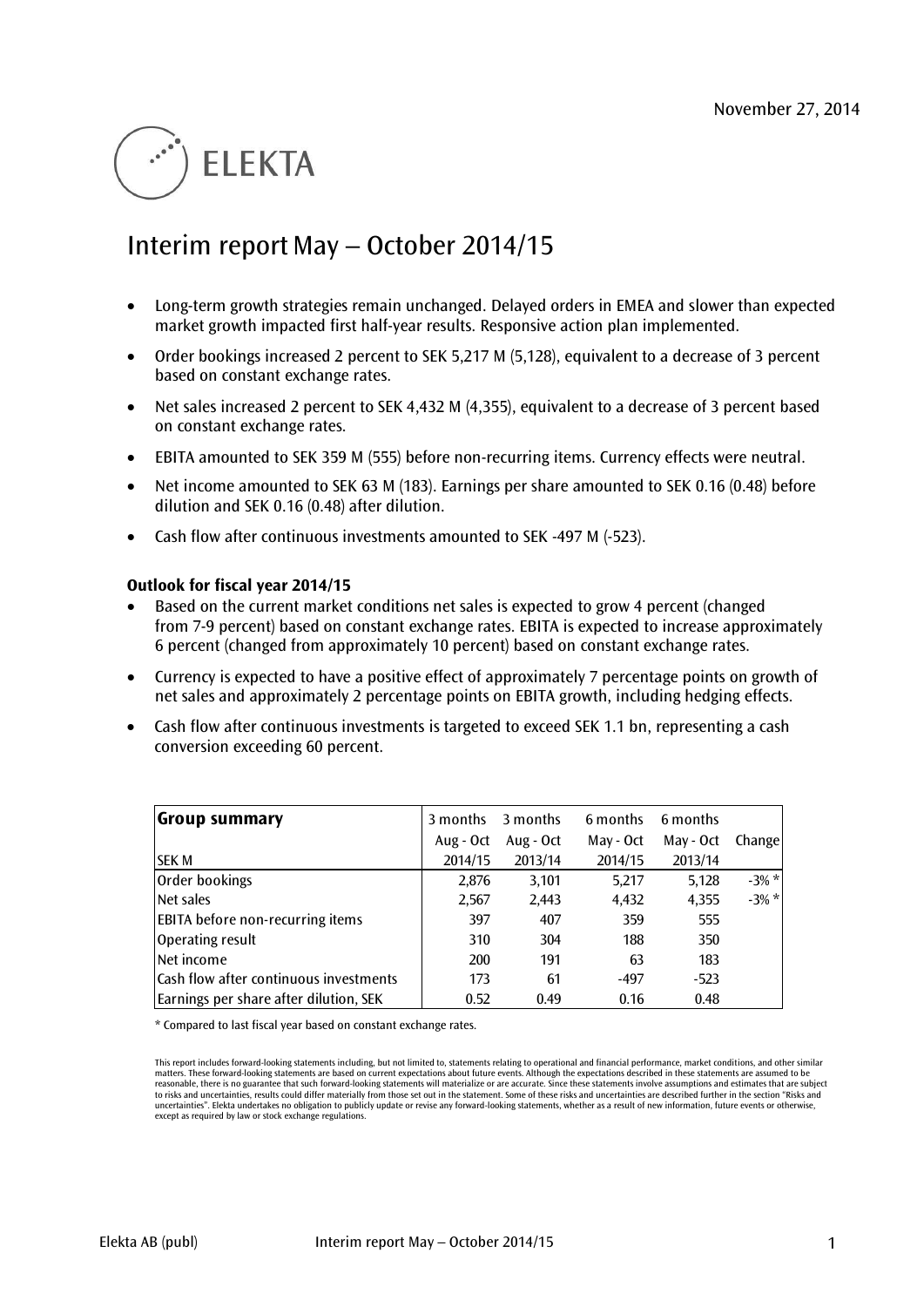# **President and CEO comments**

*We are currently not meeting our own performance targets due to delayed orders in EMEA and lower than expected overall market growth. Our strategic agenda has clear priorities and actions to strengthen cash flow, drive the top line and improve the efficiency and effectiveness of the organization. The performance in the second half of the fiscal year will improve but this will not be enough to fully compensate for a disappointing first half. Therefore, we have revised our outlook for the full fiscal year and implemented a responsive action plan.*

# **Market**

The long-term growth perspective in cancer care is attractive and unchanged. We are uniquely positioned with superior solutions to support the unmet need in emerging markets. In mature markets we notice an increasing demand for software solutions that lead to better outcomes for patients and answer the need for more efficiency in health care systems. The market for new equipment however is currently growing at a slower pace than we anticipated coming in to the year, impacted by the global economy, political uncertainties and health care consolidation leading to larger orders which increases volatility.

# **Order bookings**

The first half-year order intake was down 3 percent based on constant exchange rates.

In Europe, Middle East and Africa order intake was below Q2 last year, affected by slower market growth and delayed orders, the majority of which we expect will materialize in the second half of the fiscal year. Comparison with last fiscal year is difficult because of the large order in Algeria booked in the second quarter.

Versa HDTM has been approved for sale in both China and Japan, which offers good growth opportunities. We are encouraged to see how order bookings have improved in the Asia Pacific region.

In North America we signed a large collaboration partnership with Avera Health to deploy MOSAIQ's electronic medical record (EMR), treatment planning systems and cancer registry software – as well as Elekta hardware – throughout the six regional centers of the Avera Cancer Institute. The pipeline for large orders in the US is strong.

# **Net sales and EBITA**

Net sales for the first half of the year was down 3 percent based on constant exchange rates.

Asia Pacific showed growth, mainly driven by India and China. North America improved and recorded strong growth for the second quarter. As expected, US software revenues started to improve and we forecast this to continue through the remainder of the year. Net sales in EMEA was below expectations due to project delays.

EBITA and gross margin improved compared to the first quarter. We are taking measures to control the growth of our expenses in order to deliver stronger EBITA in the second half of the fiscal year.

# **Cash flow**

Cash flow after continuous investments improved to SEK 173 M (61) in the second quarter implying a cash conversion of 54 percent. This is a result of higher operating cash flow in combination with a positive effect from reducing net working capital. Measures to further improve cash flow are also expected to continue to show effect in the second half of the year.

# **Product development**

Elekta is the innovation leader in the radiation therapy and radiosurgery market. Our commitment to innovation, as described in the strategic agenda, is robust. Innovation is the main driver for future growth. In the first half of the year we invested SEK 689 M in research and development. The key projects including Atlantic (MRI guided radiation therapy) are progressing according to plan.

The reaction from the market, on the introduction of our Information-guided cancer care™ solutions, was very positive. A key cornerstone of Information-guided cancer care is Elekta's Knowledge Management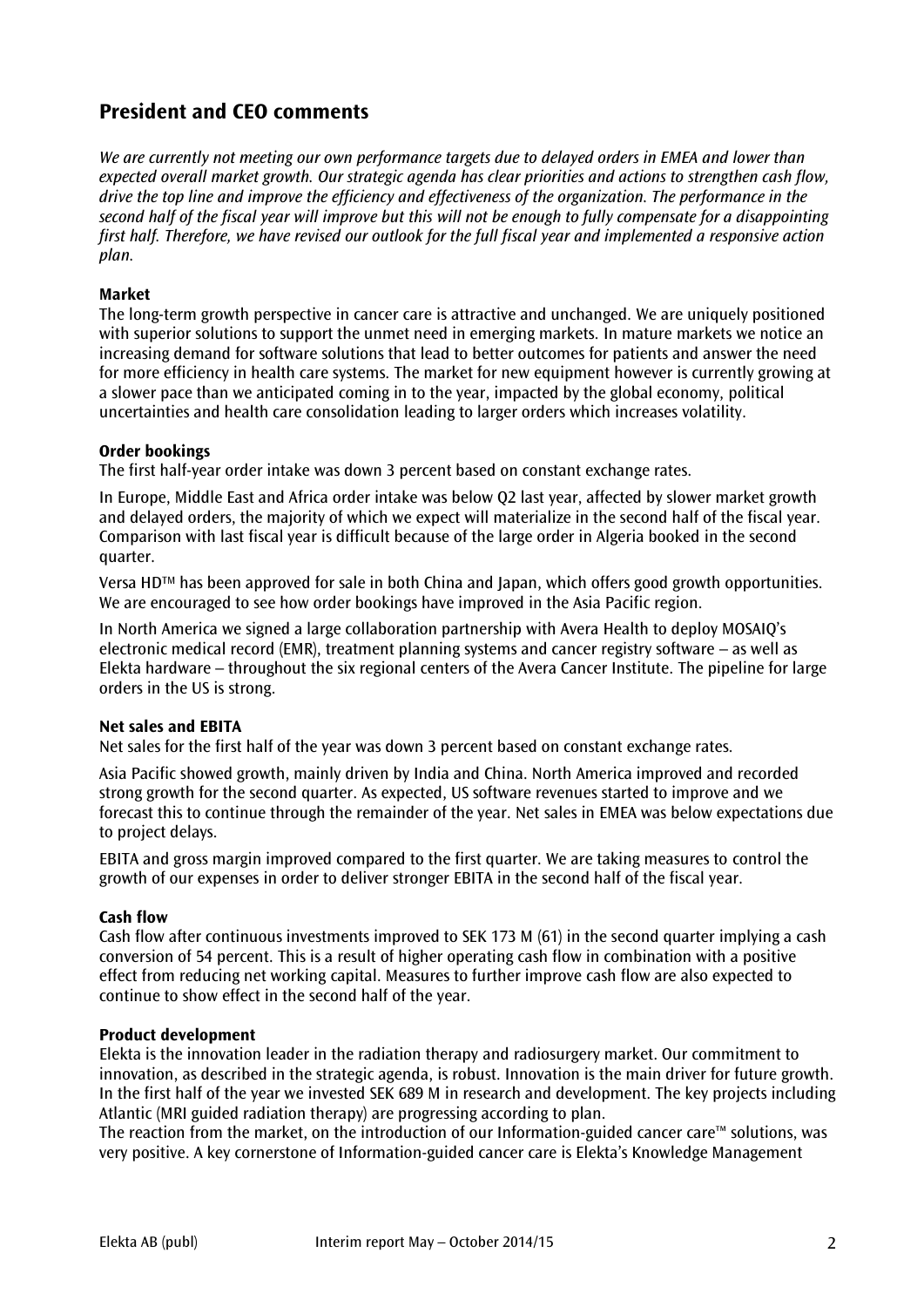platform, an oncology analytics solution that provides real-time dashboards and reports to help improve the quality of cancer care.

# **Responsive action plan**

To address the current slower market growth, we have implemented additional measures to control expenses, while we continue to implement our strategic agenda priorities. We are reducing the cost base by removing duplication and capturing synergies across our operations. We will timely communicate the results and benefits of these actions in the coming quarters.

#### **Outlook for FY 2014/15**

We expect a better second half of the fiscal year based on our confidence in getting most of the delayed orders from EMEA, the approval to sell Versa HD™ in China and Japan, and increase of Leksell Gamma Knife® volumes. However this will not be enough to reach the growth levels we guided for in Q1.

Therefore we have changed our guidance for the full year to a net sales growth of 4 percent (changed from 7-9 percent), based on constant exchange rates. We have adjusted our expense growth accordingly. We expect EBITA to increase approximately 6 percent (changed from approximately 10 percent) based on constant exchange rates.

Currency is expected to have a positive effect of approximately 7 percentage points on growth of net sales and approximately 2 percentage points on EBITA growth, including hedging effects.

Our target is to reach cash flow after continuous investments exceeding SEK 1.1 bn, representing a cash conversion exceeding 60 percent (changed from 70 percent). The main reason for the change is increased uncertainties in some emerging markets.

Niklas Savander - President and CEO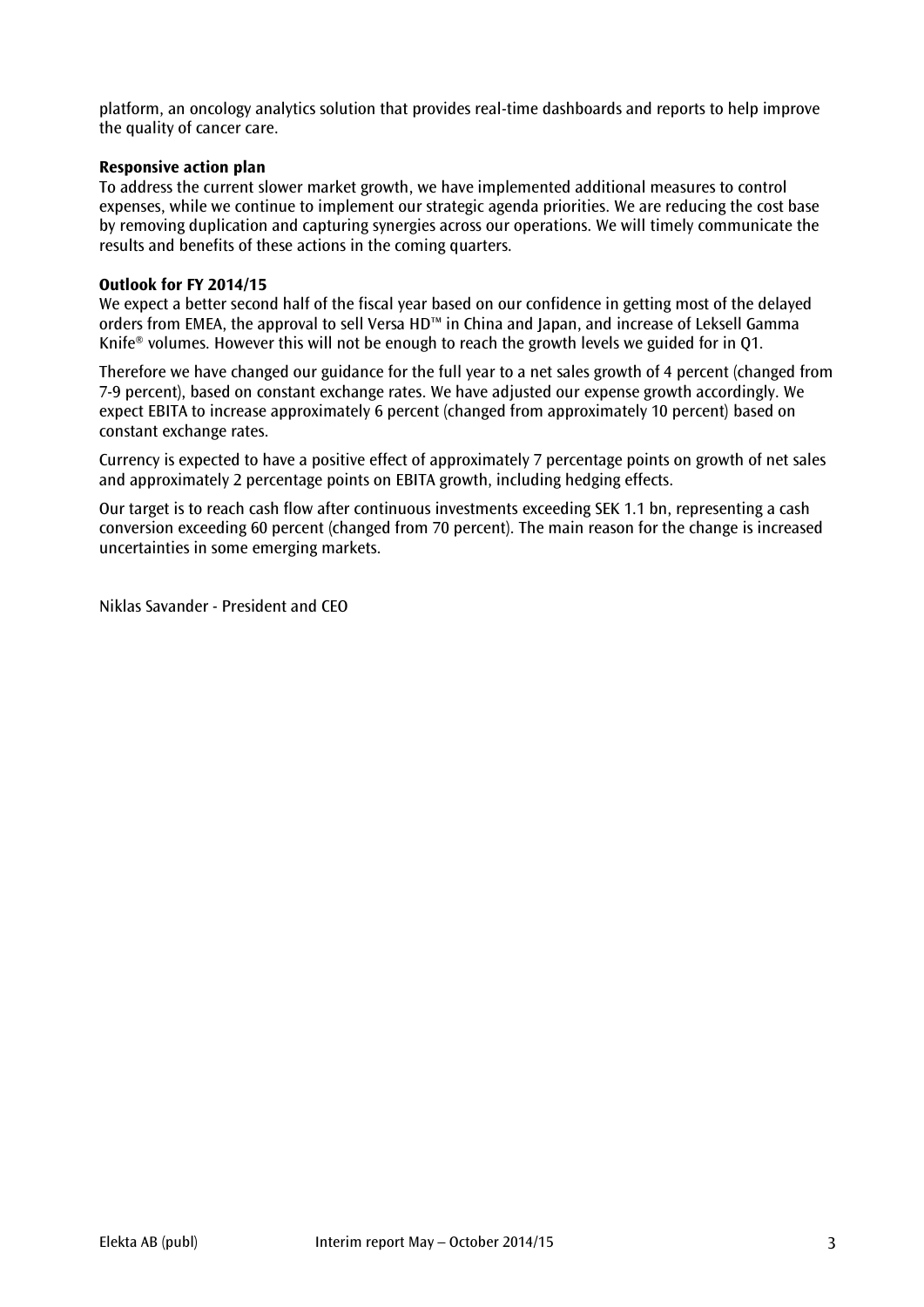*Presented amounts refer to the six-month period 2014/15 and amounts within parentheses indicate comparative values for the equivalent period last fiscal year unless otherwise stated.*

# **Order bookings and order backlog**

Order bookings increased 2 percent to SEK 5,217 M (5,128) and decreased 3 percent based on constant exchange rates.

Order backlog was SEK 15,638 M, compared to SEK 13,609 M on April 30, 2014. Order backlog is converted at closing exchange rates. The translation of the backlog at exchange rates on October 31, 2014 compared to exchange rates on April 30, 2014 resulted in a positive translation difference of SEK 1,230 M.

| <b>Order bookings</b>          | 3 months  | 3 months  |        | 6 months  | 6 months  |        |            | 12 months |        | 12 months |
|--------------------------------|-----------|-----------|--------|-----------|-----------|--------|------------|-----------|--------|-----------|
|                                | Aug - Oct | Aug - Oct | Change | May - Oct | May - Oct | Change | Change $*$ | rolling   | Change | May - Apr |
| <b>SEK M</b>                   | 2014/15   | 2013/14   |        | 2014/15   | 2013/14   |        |            | 2013/14   |        | 2013/14   |
| North and South America        | 1.116     | 1.056     | 6%     | 1.815     | 1.679     | 8%     | 3%         | 4.627     | 9%     | 4,491     |
| Europe, Middle East and Africa | 854       | 1.215     | $-30%$ | 1.837     | 1.927     | $-5%$  | $-10%$     | 4.530     | 7%     | 4,620     |
| Asia Pacific                   | 906       | 830       | 9%     | 1,565     | 1,522     | 3%     | $-1%$      | 3,185     | $-10%$ | 3,142     |
| Group                          | 2.876     | 3,101     | $-7%$  | 5.217     | 5.128     | 2%     | $-3%$      | 12.342    | 3%     | 12,253    |

\* Compared to last fiscal year based on constant exchange rates.

# **Regional development**

# *North and South America*

During the first half of the year order bookings increased 8 percent, corresponding to a 3 percent increase based on constant exchange rates. Volumes of Leksell Gamma Knife® were strong during the period. In November, CMS decided on new reimbursement levels which included a return to significantly higher reimbursement levels for Leksell Gamma Knife.

In the US, hospital consolidation continues and is driving the market toward more comprehensive solutions and larger deals. Elekta signed a partnership with Avera Health and over USD 20 million of that order was booked in the second quarter. Elekta's order intake in Latin America was weak in the second quarter but growth is expected to improve during the rest of the year.

Elekta's contribution margin in the region amounted to 25 percent (31) in the first half of the fiscal year. The decline is mainly related to low software revenues which are expected to recover during the fiscal year.

# *Europe, Middle East and Africa*

During the first half of the year order bookings decreased 5 percent, corresponding to a 10 percent decrease based on constant exchange rates. The overall market development is characterized by a slower development in equipment sales and the continued political uncertainties in the Middle East.

To strengthen the position in Turkey, Elekta acquired the distributor Mesi Medikal. Elekta has also announced the intention to acquire its Polish distributor RTA.

Elekta's contribution margin in the region amounted to 29 percent (34) in the first half of the fiscal year. The decline is mainly related to lower net sales.

# *Asia Pacific*

During the first half of the year, order bookings increased 3 percent, corresponding to a 1 percent decrease based on unchanged exchange rates. India and East-Asia showed favorable growth. The market and orders in China were lower than last year, but full-year prospects are good.

During the quarter, Versa HD was cleared for sale and marketing in both Japan and China. In Japan, order bookings declined in the first half year. Demand in Japan primarily comprises replacement investments.

Elekta's contribution margin in the region amounted to 22 percent (23) in the first half of the fiscal year.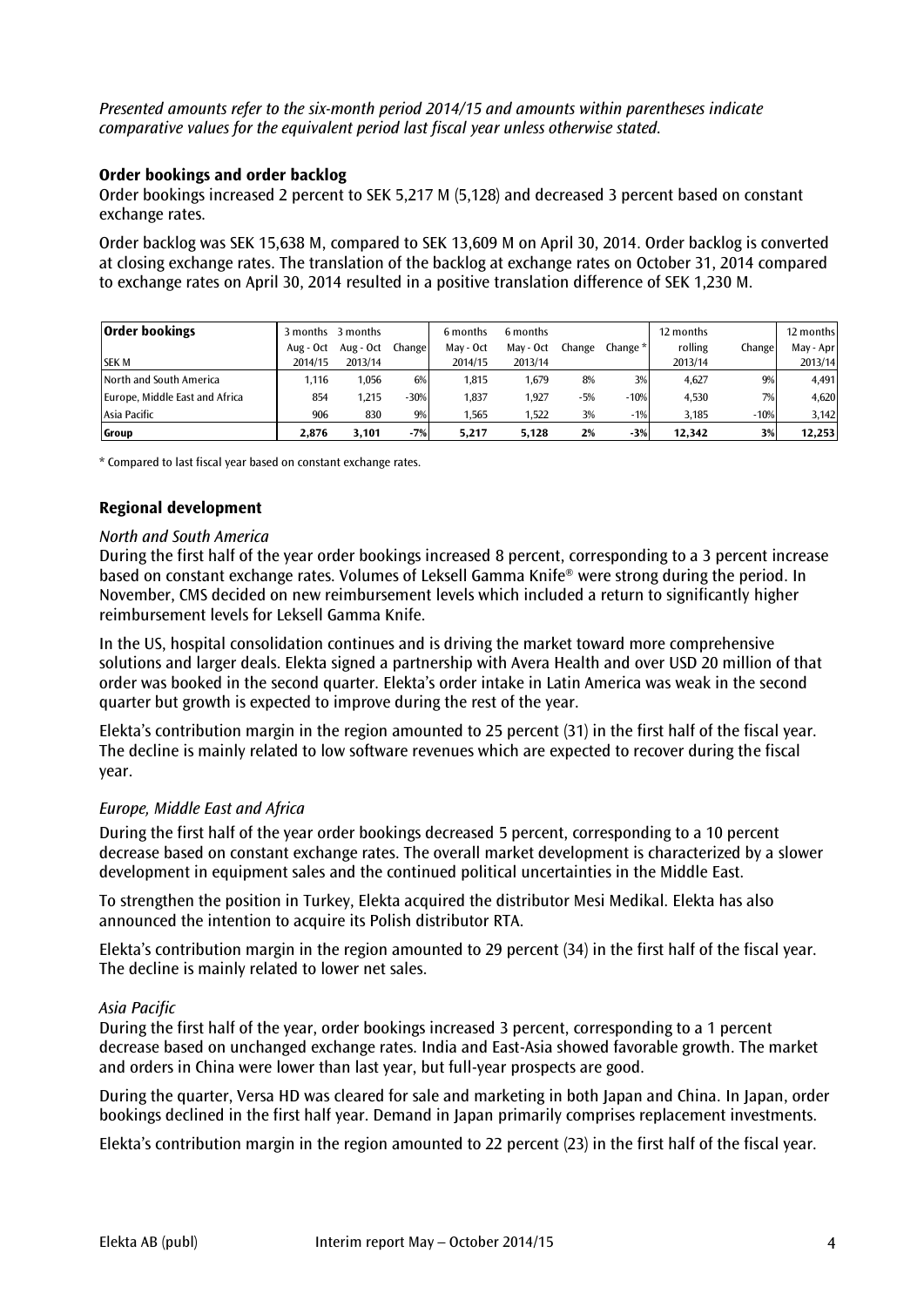# **Net sales and earnings**

| Net sales                      | 3 months  | 3 months  |        | 6 months  | 6 months  |       |                 | 12 months |        | 12 months |
|--------------------------------|-----------|-----------|--------|-----------|-----------|-------|-----------------|-----------|--------|-----------|
|                                | Aug - Oct | Aug - Oct | Change | May - Oct | May - Oct |       | Change Change * | rolling   | Change | May - Apr |
| <b>SEK M</b>                   | 2014/15   | 2013/14   |        | 2014/15   | 2013/14   |       |                 | 2013/14   |        | 2013/14   |
| North and South America        | 834       | 702       | 19%    | 1.482     | 1.472     | 1%    | $-4%$           | 3,338     | -5%    | 3,328     |
| Europe, Middle East and Africa | 888       | 998       | $-11%$ | 1.545     | 1.580     | $-2%$ | $-7%$           | 4.185     | 10%    | 4,220     |
| Asia Pacific                   | 845       | 743       | 14%    | 1,405     | 1,303     | 8%    | 4%              | 3.248     | 1%     | 3,146     |
| <b>Group</b>                   | 2.567     | 2.443     | 5%     | 4,432     | 4.355     | 2%    | $-3%$           | 10,771    | 2%     | 10,694    |

\* Compared to last fiscal year based on constant exchange rates.

Net sales increased 2 percent to SEK 4,432 M (4,355), equivalent to a decrease of 3 percent based on constant exchange rates.

Gross margin was 38 percent (43). The gross margin improved to 42 percent in the second quarter mainly as an effect of higher software revenues and a better project mix compared to the first quarter.

Research and development expenditures, before capitalization of development costs, increased according to plan and amounted to SEK 689 M (591), equal to 16 percent (14) of net sales. Capitalization and amortization of development costs in the R&D function amounted to a net of SEK 213 M (151). Selling and administrative expenses amounted to SEK 1,055 M (1,002) corresponding to 24 percent (23) of net sales. Operating expenses increased by approximately 3 percent over the previous year based on constant exchange rates.

The EBITA effect from changes in exchange rates was neutral including hedges.

EBITA before non-recurring items amounted to SEK 359 M (555). Operating result before non-recurring items was SEK 190 M (411). Operating margin before non-recurring items amounted to 4 percent (9). The lower margin is mainly an effect of lower sales volumes and cost increases according to plan.

Net financial items amounted to SEK -107 M (-109).

Profit before tax amounted to SEK 81 M (241). Tax amounted to SEK -18 M (-58). Net income amounted to SEK 63 M (183). Earnings per share amounted to SEK 0.16 (0.48) before dilution and SEK 0.16 (0.48) after dilution. Return on shareholders' equity amounted to 18 percent (25) and return on capital employed amounted to 15 percent (20).

# **Investments and depreciation**

Continuous investments increased to SEK 455 M (414) whereof investments in intangible assets increased to SEK 308 M (225). Investments in intangible assets are mainly related to the R&D function. Amortization of intangible assets and depreciation of tangible fixed assets amounted to a total of SEK 238 M (202).

| Capitalized development costs                 | 3 months  | 3 months    | 6 months  | 6 months   | 12 months | 12 months |
|-----------------------------------------------|-----------|-------------|-----------|------------|-----------|-----------|
|                                               | Aug - Oct | Aug - $Oct$ | May - Oct | May - Oct  | rolling   | May - Apr |
| <b>SEK M</b>                                  | 2014/15   | 2013/14     | 2014/15   | 2013/14    | 2013/14   | 2013/14   |
| Capitalization of development costs           | 164       | 126         | 308       | <b>223</b> | 574       | 489       |
| of which R&D                                  | 163       | 125         | 307       | 222        | 569       | 484       |
| Amortization of capitalized development costs | -55       | $-46$       | $-106$    | $-83$      | $-195$    | $-172$    |
| of which R&D                                  | $-49$     | $-40$       | -94       | $-71$      | $-172$    | $-149$    |
| Capitalized development costs, net            | 109       | 80          | 202       | 140        | 379       | 317       |
| of which R&D                                  | 114       | 85          | 213       | 1511       | 397       | 335       |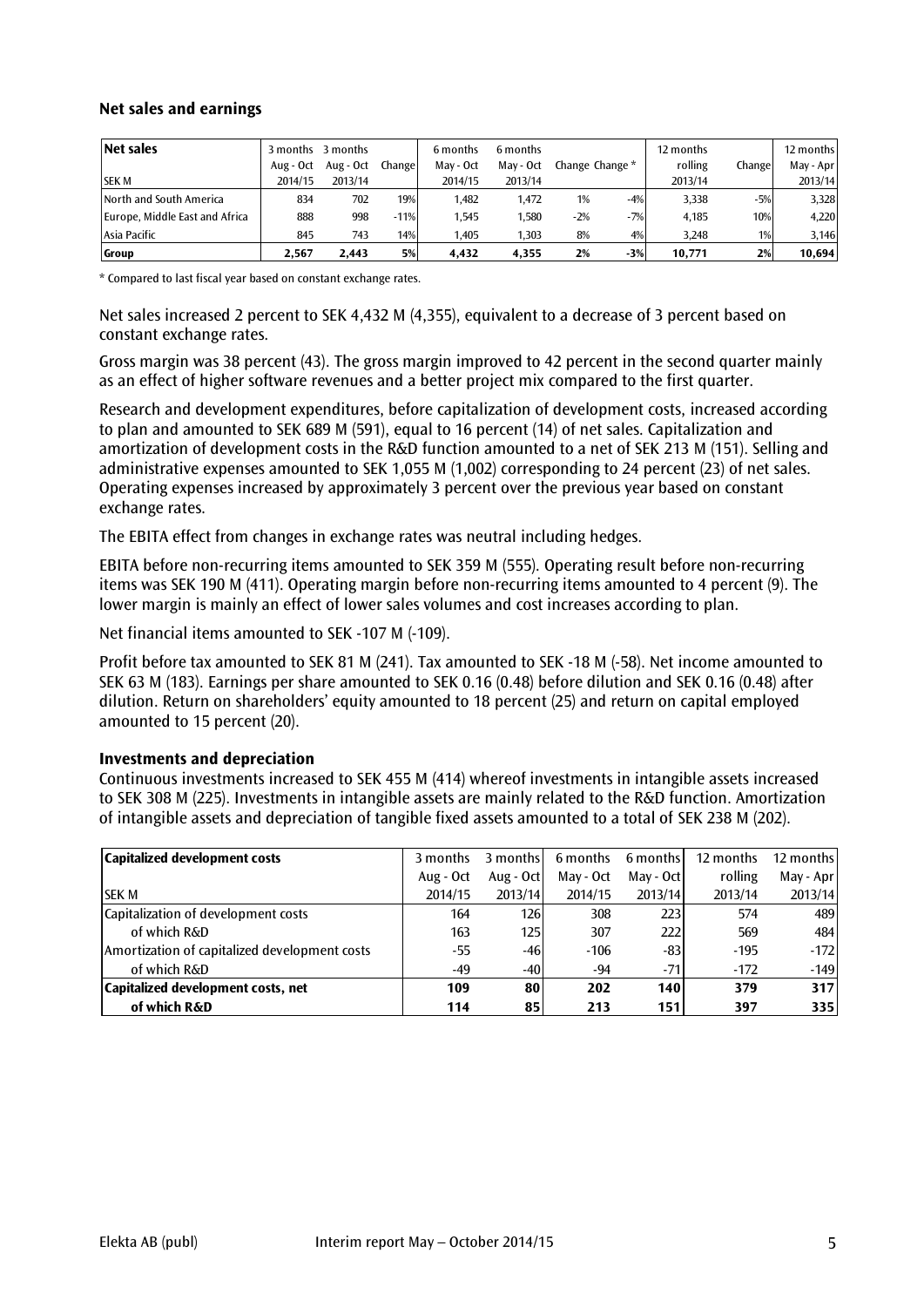# **Cash flow**

Cash flow after continuous investments amounted to SEK -497 M (-523), with a positive cash flow after continuous investments of SEK 173 M in the second quarter. Payments related to the ongoing restructuring program affected cash flow by SEK 52 M. A gradual improvement in cash flow is foreseen for the second half of the year. Cash flow after continuous investments is targeted to exceed SEK 1.1 bn in the fiscal year, representing a cash conversion exceeding 60 percent.

| <b>Cash flow (extract)</b>                   | 3 months  | 3 months    | 6 months  |           | 6 months   12 months 12 months |           |
|----------------------------------------------|-----------|-------------|-----------|-----------|--------------------------------|-----------|
|                                              | Aug - Oct | Aug - $Oct$ | May - Oct | May - Oct | rolling                        | May - Apr |
| <b>SEK M</b>                                 | 2014/15   | 2013/14     | 2014/15   | 2013/14   | 2013/14                        | 2013/14   |
| <b>Operating cash flow</b>                   | 355       | 225         | 198       | 167       | 1,723                          | 1,692     |
| Change in working capital                    | 81        | 57          | $-240$    | $-276$    | $-381$                         | $-417$    |
| <b>Cash flow from operating activities</b>   | 436       | 282         | -42       | $-109$    | 1,342                          | 1,275     |
| Continuous investments                       | $-263$    | $-221$      | $-455$    | -414      | $-822$                         | -781      |
| <b>Cashflow after continuous investments</b> | 173       | 61          | $-497$    | $-523$    | 520                            | 494       |
|                                              |           |             |           |           |                                |           |
| $\mathsf{Cash}\,\mathsf{conversion}^*$       | 54%       | 21%         |           |           | 35%                            | 32%       |

\* Cash conversion is calculated as cash flow after continuous investments divided by net income adjusted by depreciation and amortization.

# **Financial position**

Cash and cash equivalents amounted to SEK 942 M (2,247 on April 30, 2014) and interest-bearing liabilities amounted to SEK 4,665 M (4,486 on April 30, 2014). Thus, net debt amounted to SEK 3,723 M (2,239 on April 30, 2014). Net debt/equity ratio was 0.64 (0.36 on April 30, 2014).

The balance sheet has been significantly affected by changes in exchange rates. The exchange rate effect from the translation of cash and cash equivalents amounted to SEK 106 M (20). The translation difference in long-term interest-bearing liabilities amounted to SEK 256 M (-45). Shareholder's equity was affected by exchange rate differences amounting to SEK 359 M (80).

The change in unrealized exchange rate effects from cash flow hedges amounted to SEK -81 M (37) and is reported in other comprehensive income. Closing balance of unrealized exchange rate effects from cash flow hedges amounts to SEK -19 M (106) exclusive of tax.

# **Restructuring program**

The restructuring program which was launched at the end of last year is progressing according to plan. Expenses incurred and charged to the restructuring provision amounted to SEK 52 M.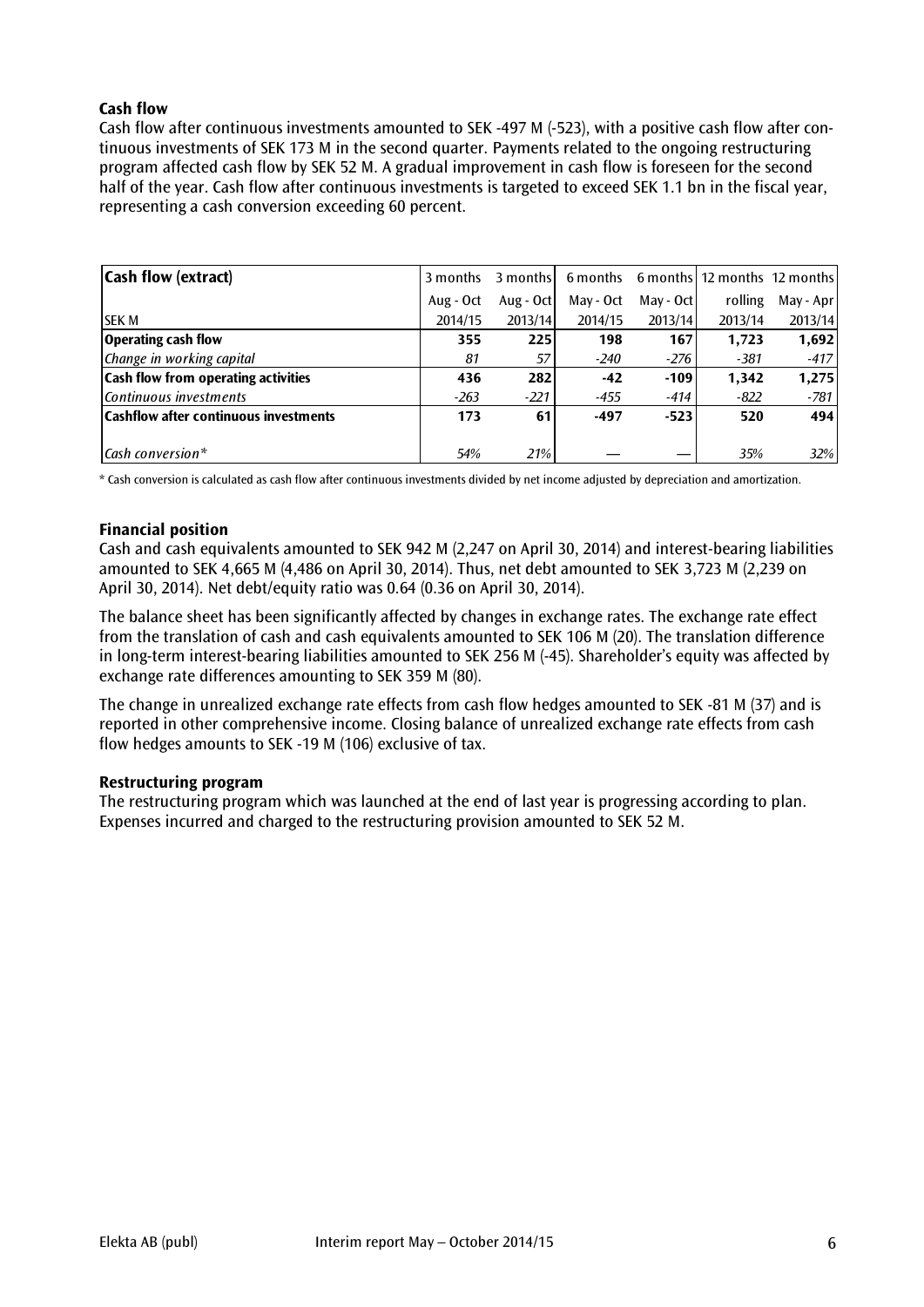# **Working capital**

Net working capital increased to SEK 1,752 M (1,449 on April 30, 2014) corresponding to 16 (14) percent of net sales and including inventory build-up for planned deliveries. Days Sales Outstanding (DSO)\* improved by 19 days to 84 days in the six-month period.

\* Days Sales Outstanding (DSO) is calculated as (Accounts receivable + Accrued income - Advances from customers - Prepaid income)/(12 months rolling net sales/365).

| <b>Working capital</b>             | Oct 31, | Oct 31, | Apr 30, |
|------------------------------------|---------|---------|---------|
| <b>SEK M</b>                       | 2014    | 2013    | 2014    |
| <b>Working capital assets</b>      |         |         |         |
| Inventories                        | 1,314   | 1,097   | 1,078   |
| Accounts receivable                | 3,634   | 3,253   | 4,197   |
| Accrued income                     | 2,051   | 1,568   | 1,699   |
| Other operating receivables        | 731     | 613     | 566     |
| Sum working capital assets         | 7,730   | 6,531   | 7,540   |
| <b>Working capital liabilities</b> |         |         |         |
| Accounts payable                   | 982     | 1,132   | 1,295   |
| Advances from customers            | 1,891   | 1,363   | 1,686   |
| Prepaid income                     | 1,313   | 962     | 1,200   |
| <b>Accrued expenses</b>            | 1,497   | 1,327   | 1,526   |
| Other operating liabilities        | 295     | 295     | 384     |
| Sum working capital liabilities    | 5,978   | 5,079   | 6,091   |
| Net working capital                | 1,752   | 1,452   | 1,449   |
|                                    |         |         |         |
| % of 12 months rolling net sales   | 16%     | 14%     | 14%     |

# **Acquisitions**

# *Acquisition of Mesi Medikal A.S.*

On July 24, 2014, Elekta acquired 100 percent of the shares in Mesi Medikal A.S., a leading distributor of radiation oncology solutions in Turkey. The acquisition significantly strengthens Elekta's market position in a country with a shortage of radiotherapy devices and software and a growing incidence of cancer. The acquisition price consists of a fixed amount of approximately SEK 65 M and a maximum variable amount of approximately SEK 25 M. According to a preliminary purchase price allocation goodwill and intangible assets amount to approximately SEK 70 M based on the full variable amount of the acquisition price. Elekta has consolidated Mesi Medikal from the date of acquisition, contributing with net sales of approximately SEK 17 M. The acquisition of Mesi Medikal is expected to add approximately 0.3 percent to Elekta's revenues on an annual basis. The transaction is expected to be EPS accretive on an annual basis. Transaction costs amount to SEK 2 M and are reported as non-recurring items in the consolidated income statement.

# *Intention to acquire RTA*

On August 25, 2014, Elekta announced its intention to acquire RTA, a leading distributor in Poland specializing in cutting-edge radiation therapy technologies. The acquisition will significantly strengthen Elekta's position in the Polish cancer care market. Closing will take place in January 2015.

# **Significant events after the reporting period**

#### *Loan agreement*

On November 11, 2014, the loan of SEK 400 M with the Swedish Export Corporation was replaced by a new loan of EUR 50 M with a four year tenor.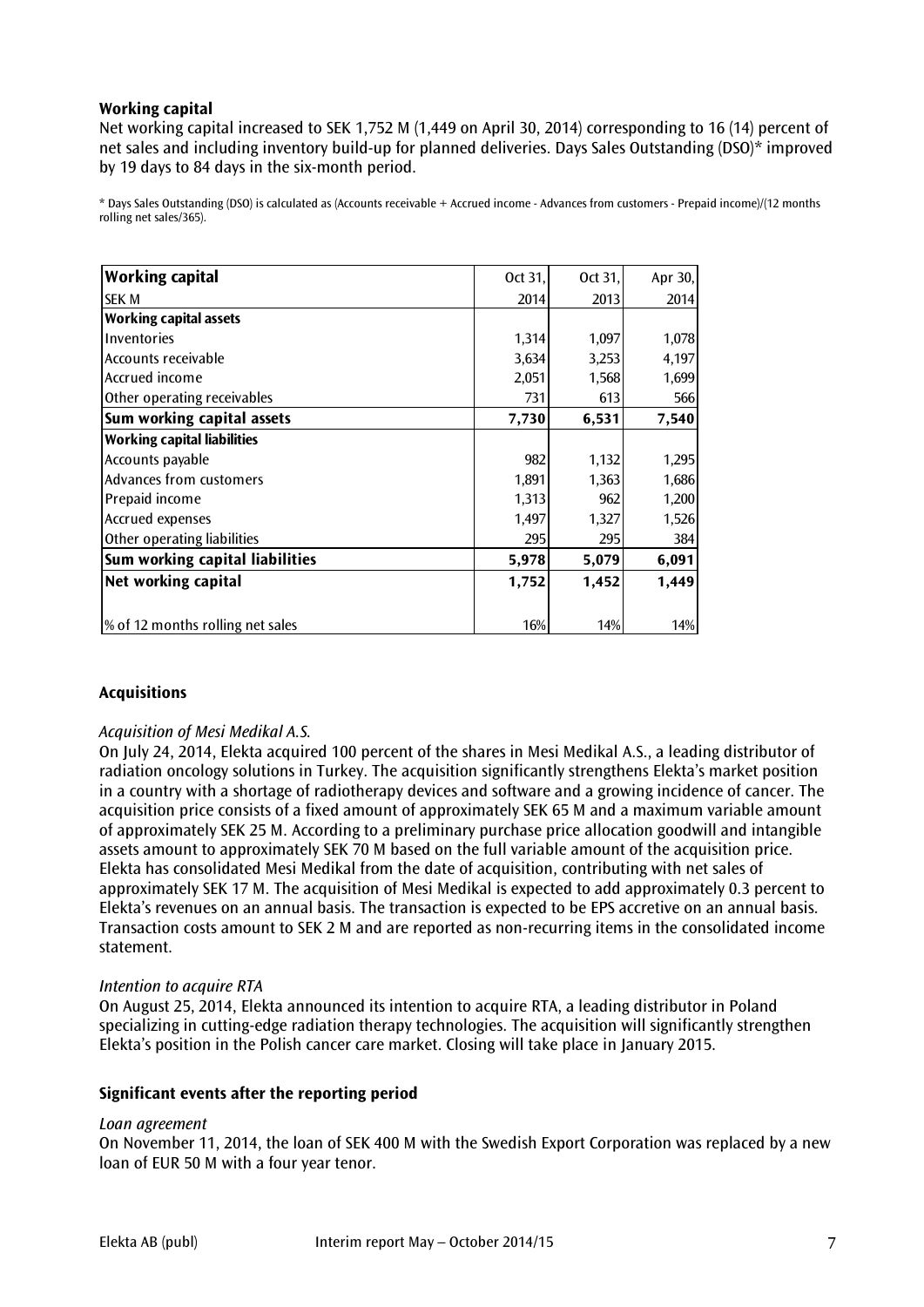# **Employees**

The average number of employees was 3,659 (3,535). The number of employees on October 31, 2014 totaled 3,764 (3,691). The increase is mainly related to the expansion of product development and the acquisition of Mesi Medikal.

The average number of employees in the Parent Company was 34 (27).

# **Shares**

During the period 79 new B-shares were subscribed through conversion of convertibles. Total number of registered shares on October 31, 2014 was 382,828,663 divided between 14,250,000 A-shares and 368,578,663 B-shares. Fully diluted shares amounted to 400,696,012. The effect is related to the Elekta 2012/17 convertible bond.

# **Outlook for FY 2014/15**

- Based on the current market conditions net sales is expected to grow 4 percent (changed from 7-9 percent) based on constant exchange rates. EBITA is expected to increase approximately 6 percent (changed from approximately 10 percent) based on constant exchange rates.
- Currency is expected to have a positive effect of approximately 7 percentage points on growth of net sales and approximately 2 percentage points on EBITA growth, including hedging effects.
- Cash flow after continuous investments is targeted to exceed SEK 1.1 bn, representing a cash conversion exceeding 60 percent.

# **Risks and uncertainties**

Elekta's presence in a large number of geographical markets exposes the Group to political and economic risks on a global scale and/or in individual countries.

The competitive landscape for Elekta is continuously changing. The medical equipment industry is characterized by technological developments and continuous improvements of industrial know-how, resulting in companies launching new products and improved methods for treatment. Elekta strives to be the leader in innovation and offer the most competitive product portfolio, developed in close collaboration with key research leaders in the field. To secure the proceeds of research investments, it is of importance that such new products and technology are protected from the risk of improper use by competitors. When possible and deemed appropriate, Elekta protects its intellectual property rights by way of patents, copyrights and trademark registrations.

Elekta sells solutions through its direct sales force and through an external network of agents and distributors. The Company's continued success is dependent on the ability to establish and maintain successful relationships with customers. Elekta is continuously evaluating how to enter new markets considering both the opportunities and the risks involved. There are regulatory registration requirements with each new market that potentially could delay product introductions and certifications. The stability of the political system in certain countries and the security situation for employees traveling to exposed areas are constantly evaluated. Corruption is a risk and an obstacle for development and growth in some countries. Elekta has implemented a specific anti-corruption policy to guide the business by aiming to be in line with national and international regulations and best practices against corruption.

Elekta's operations comprise several markets that expose the Group to a vast number of laws, regulations, policies and guidelines regarding, for example, health, security, environmental matters, trade restrictions, competition and delivery of products. Elekta's quality systems describes these requirements, which are reviewed and certified by external supervisory bodies and are regularly inspected by authorities in applicable countries, for example the US FDA. Non-compliance of, for example, safety regulations can result in delayed or stopped deliveries of products. Changes in regulations and rules might also increase Elekta's costs and delay the development and introduction of new products.

Elekta depends also on the capability of producing advanced medical equipment, which requires highly qualified personnel. The Company's ability to attract and retain qualified personnel and management has a significant impact on the future success of the Group.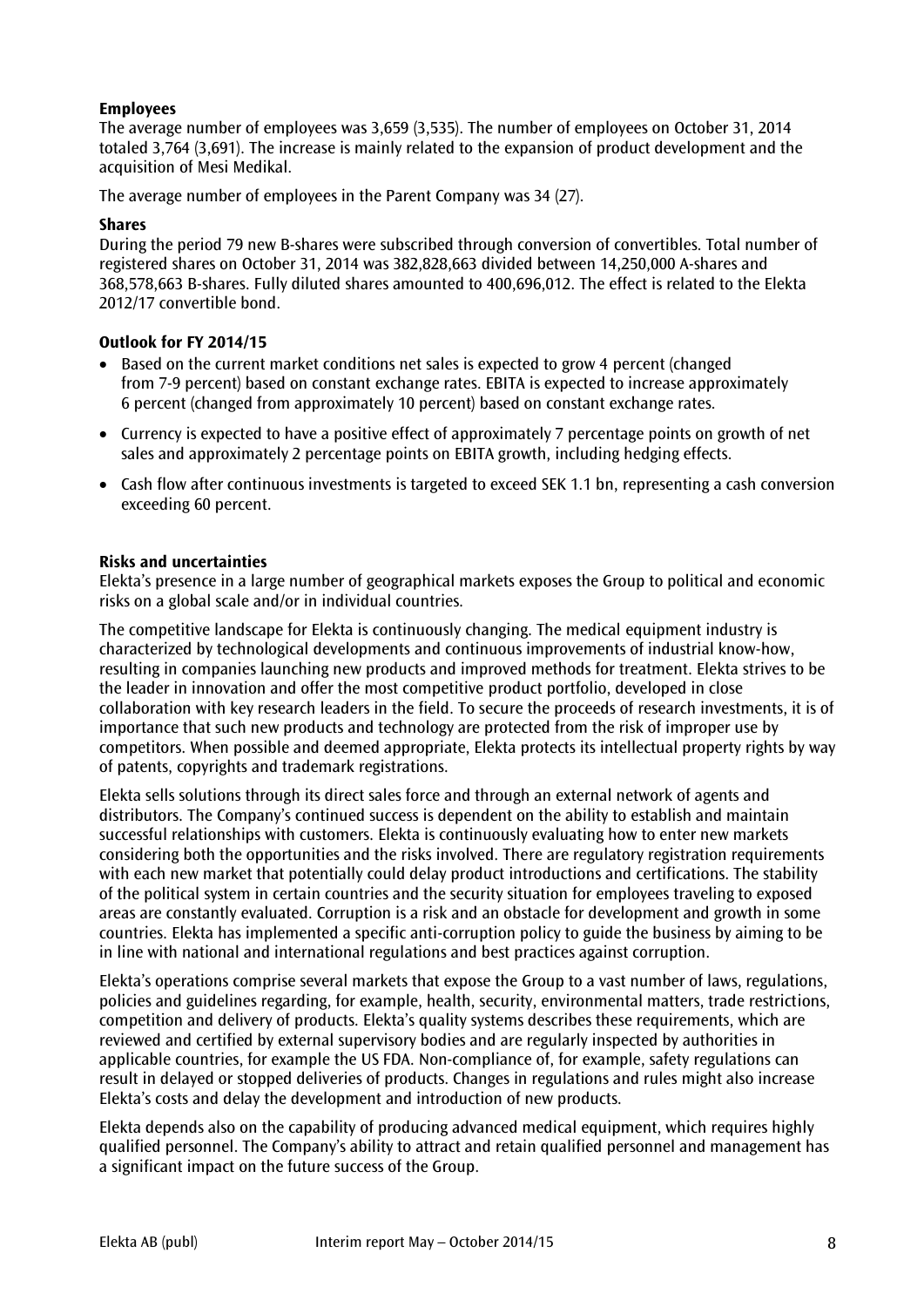Weak economic development and high levels of public debt might, in some markets, mean less availability of financing for private customers and reduced future health care spending by governments. Political decisions that could impact the healthcare reimbursement systems also constitute a risk factor. Elekta's ability to commercialize products is dependent on the reimbursement level that hospitals and clinics can obtain for different types of treatments. Alterations in the existing reimbursement systems related to medical products, or implementation of new regulations, might impact future product mix in specific markets.

Elekta's delivery of treatment equipment relies largely on customers' readiness to receive the delivery at site. Depending on contractual payment terms a delay can result in postponed invoicing and also affect timing of revenue recognition. The Group's credit risks are normally limited since customer operations are, to a large extent, financed either directly or indirectly by public funds.

Elekta depends on a number of suppliers for components. There is a risk that delivery difficulties might occur due to circumstances beyond Elekta's control. Critical suppliers are regularly followed up regarding delivery precision and quality of components.

In its operations, Elekta is subject to a number of financial risks primarily related to exchange rate fluctuations. In the short-term, the effect of currency movements is reduced through forward contracts. Hedging is conducted on the basis of expected net sales over a period of up to 24 months. The scope of the hedging is determined by the Company's assessment of currency risks. Risk exposure is regulated through a financial policy established by the Board of Directors. Overall responsibility for handling the Group's financial risks, and developing methods and guidelines for dealing with financial risks, rests with executive management and the finance function. For more detailed information regarding these risks, please see Note 2 in the annual report 2013/14.

Stockholm, November 27, 2014

The Board of Directors and CEO declare that the undersigned interim report provides a fair overview of the parent company's and Group's operations, their financial position and performance, and describes material risks and uncertainties facing the parent company and other companies in the Group.

Laurent Leksell **Example 2** Hans Barella **Hans Barella** Luciano Cattani<br>Chairman of the Board **Chairman of the Board** Member of the Board Chairman of the Board

Member of the Board Member of the Board Member of the Board

Jan Secher Birgitta Stymne Göransson Niklas Savander Member of the Board Member of the Board President and CEO

Siaou-Sze Lien Tomas Puusepp Wolfgang Reim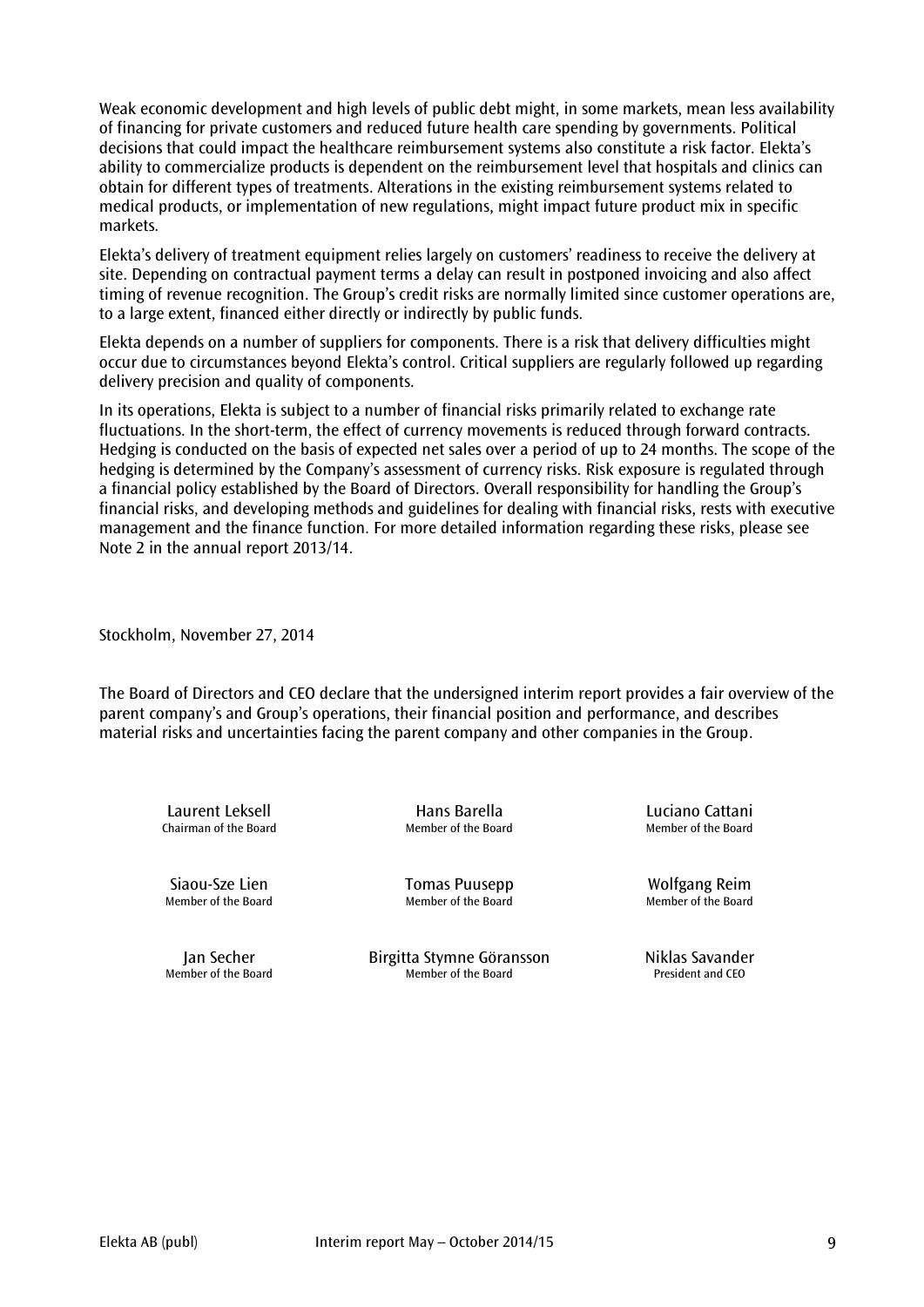# **Report of Review of Interim Financial Information**

# **Introduction**

We have reviewed the condensed interim financial information (interim report) of Elekta AB (publ) as of 31 October 2014 and the six-month period then ended. The Board of Directors and the CEO are responsible for the preparation and presentation of the interim financial information in accordance with IAS 34 and the Swedish Annual Accounts Act. Our responsibility is to express a conclusion on this interim report based on our review.

# **Scope of Review**

We conducted our review in accordance with the International Standard on Review Engagements ISRE 2410, *Review of Interim Report Performed by the Independent Auditor of the Entity*. A review consists of making inquiries, primarily of persons responsible for financial and accounting matters, and applying analytical and other review procedures. A review is substantially less in scope than an audit conducted in accordance with International Standards on Auditing, ISA, and other generally accepted auditing standards in Sweden. The procedures performed in a review do not enable us to obtain assurance that we would become aware of all significant matters that might be identified in an audit. Accordingly, we do not express an audit opinion.

# **Conclusion**

Based on our review, nothing has come to our attention that causes us to believe that the interim report is not prepared, in all material respects, in accordance with IAS 34 and the Swedish Annual Accounts Act, regarding the Group, and with the Swedish Annual Accounts Act, regarding the Parent Company.

Stockholm, November 27, 2014

*PricewaterhouseCoopers AB*

*Johan Engstam Camilla Samuelsson* Authorized Public Accountant Authorized Public Accountant Auditor in charge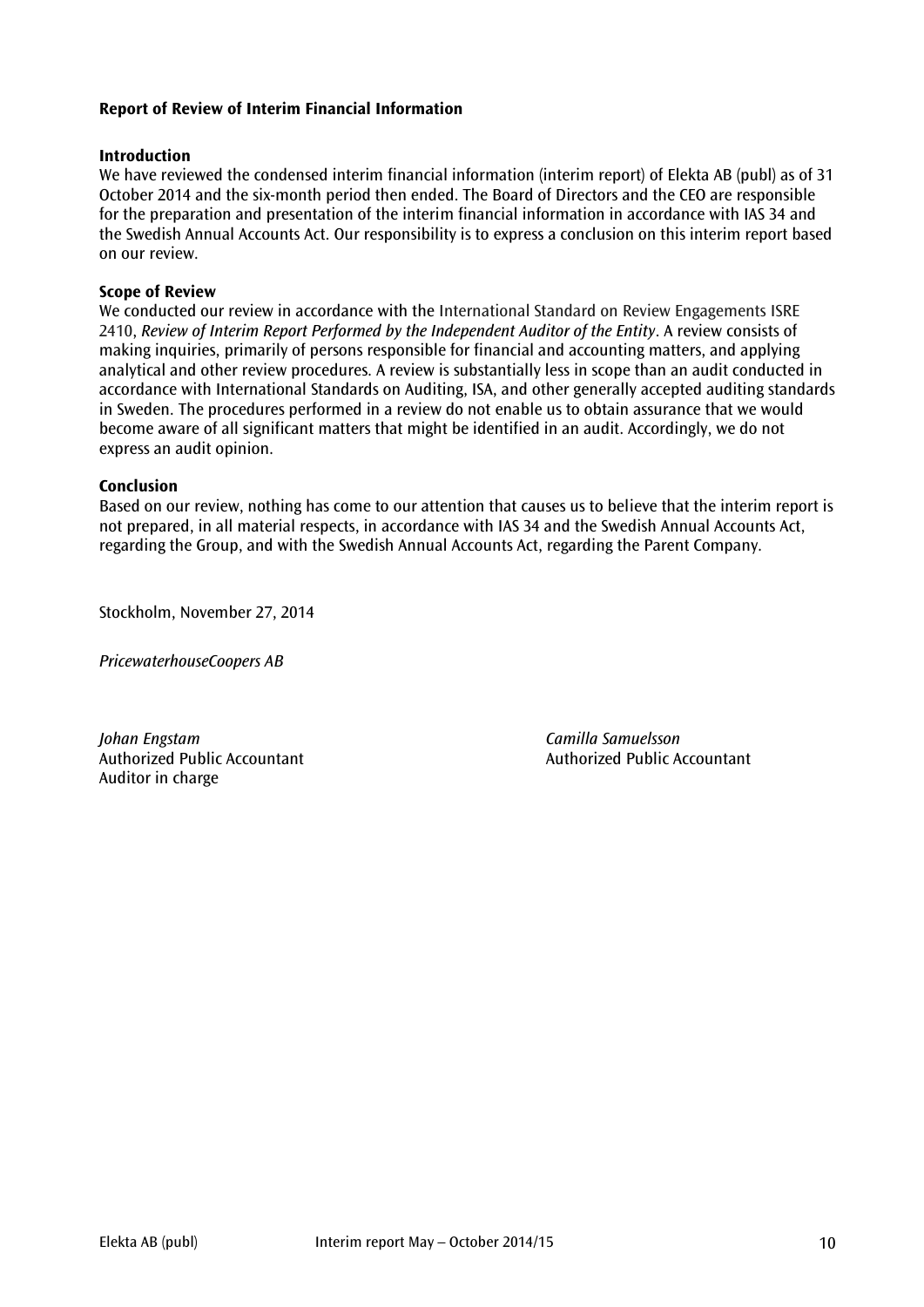# **Conference call**

Elekta will host a telephone conference at 10:00 – 11:00 CET on November 27, with President and CEO Niklas Savander and CFO Håkan Bergström.

To take part in the conference call, please dial in about 5-10 minutes in advance.

Swedish dial-in number: +46 (0)8 519 99 030, UK dial-in number: +44 (0)20 766 02077, US dial-in number: +1 855 716 1592.

The telephone conference will also be broadcasted over the internet (listen only). Please use the link: <http://event.onlineseminarsolutions.com/r.htm?e=884167&s=1&k=DAD0804CEF34CCB8EB5838290FD20DDB>

# **Financial information**

Interim report May – January 2014/15 March 4, 2015 Year-end report  $May - April 2014/15$  June 2, 2015

# **For further information, please contact:**

Håkan Bergström, CFO, Elekta AB (publ) +46 8 587 25 547, hakan.bergstrom@elekta.com

Johan Andersson, Director Investor Relations, Elekta AB (publ) +46 702 100 451, [johan.andersson@elekta.com](mailto:johan.anderssonmelbi@elekta.com)

# **Elekta AB (publ)**

Corporate registration number 556170-4015 Kungstensgatan 18, Box 7593, SE 103 93 Stockholm, Sweden

The above information is such that Elekta AB (publ) shall make public in accordance with the Securities Market Act and/or the Financial Instruments Trading Act. The information was published at 07:30 CET on November 27, 2014.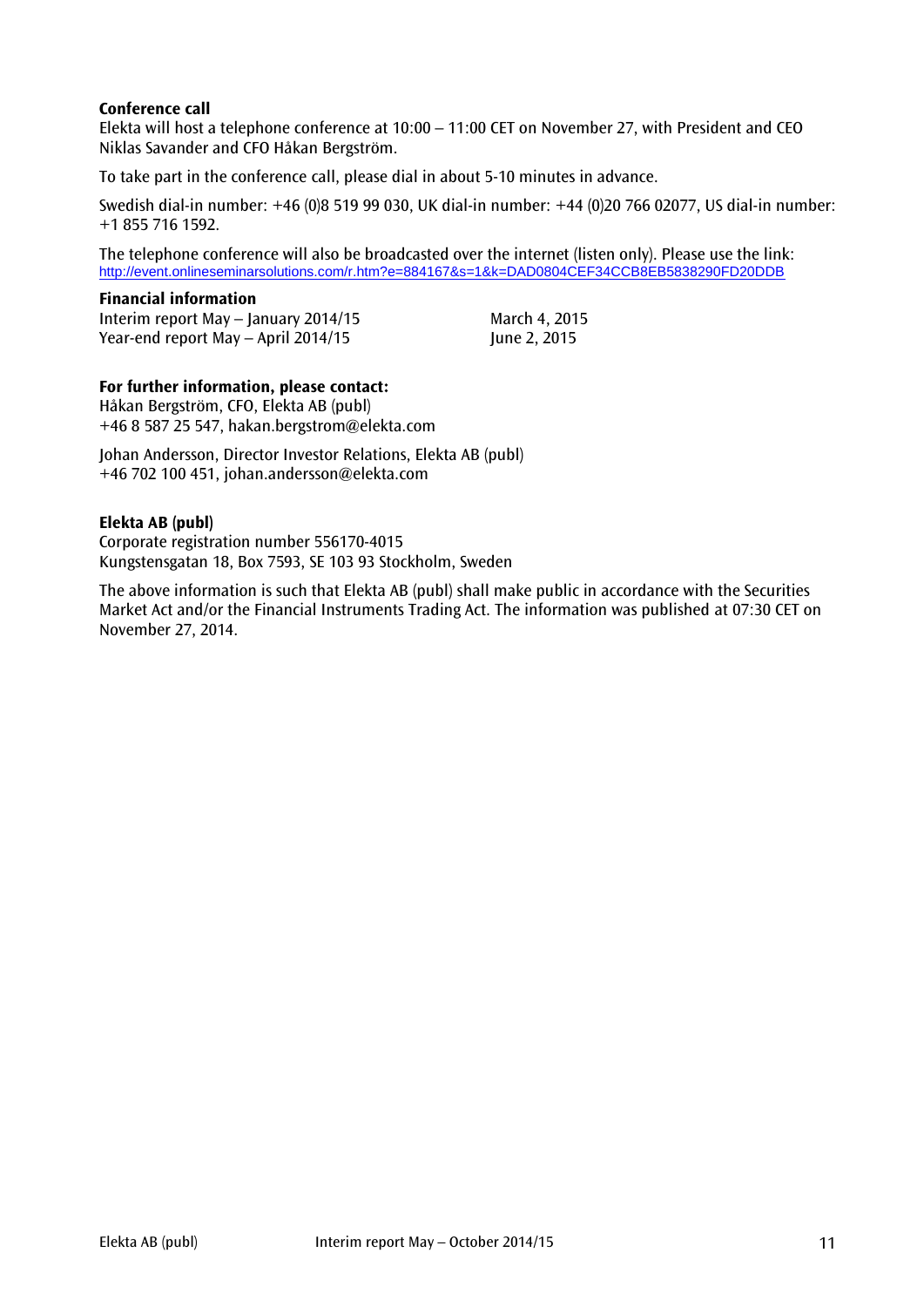# **Accounting principles**

This interim report is prepared, with regard to the Group, according to IAS 34 and the Swedish Annual Accounts Act and, with regard to the Parent Company, according to the Swedish Annual Accounts Act and RFR 2. The accounting principles applied correspond to those presented in Note 1 of the Annual Report 2013/14.

# **Exchange rates**

| Country              | Currencyl | Average rate |           |        |           | <b>Closing rate</b> |        |
|----------------------|-----------|--------------|-----------|--------|-----------|---------------------|--------|
|                      |           | May - Oct    | May - Oct | Change | $0$ d 31, | Apr 30,             | Change |
|                      |           | 2014/15      | 2013/14   |        | 2014      | 2014                |        |
| Euroland             | 1 EUR     | 9.153        | 8.673     | 6%     | 9.240     | 9.067               | 2%     |
| <b>Great Britain</b> | 1 GBP     | 11.469       | 10.181    | 13%    | 11.759    | 11.043              | 6%     |
| Japan                | 1 JPY     | 0.066        | 0.066     | $0\%$  | 0.066     | 0.064               | 3%     |
| <b>United States</b> | 1 USD I   | 6.891        | 6.544     | 5%     | 7.357     | 6.569               | 12%    |

Regarding foreign Group companies, order bookings and income statements are translated at average exchange rates for the reporting period while order backlog and balance sheets are translated at closing exchange rates.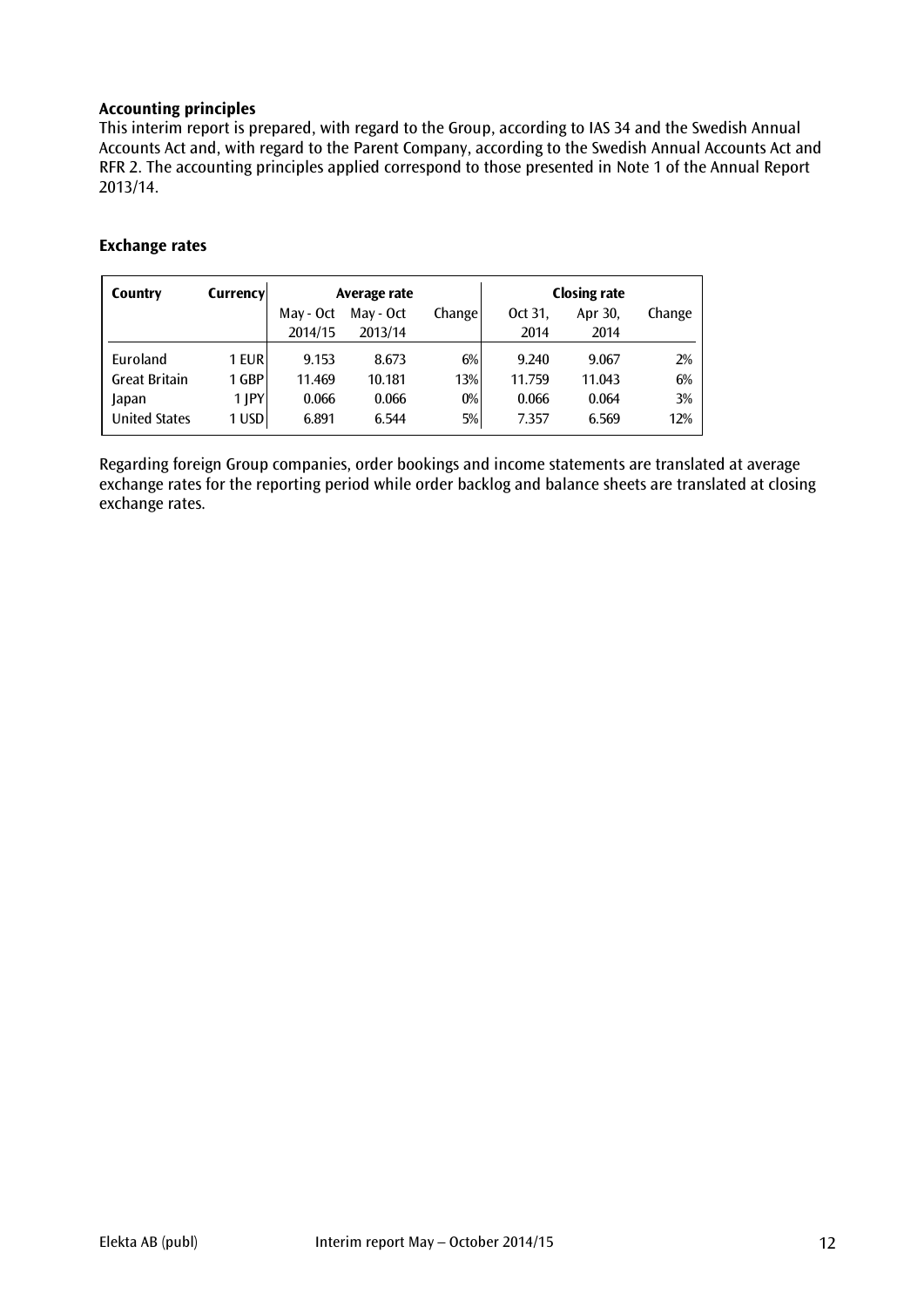| SEK M                                                                     | 3 months       | 3 months       | 6 months       | 6 months  | 12 months      | 12 months      |
|---------------------------------------------------------------------------|----------------|----------------|----------------|-----------|----------------|----------------|
|                                                                           | Aug - Oct      | Aug - Oct      | May - Oct      | May - Oct | rolling        | May - Apr      |
| <b>INCOME STATEMENT</b>                                                   | 2014/15        | 2013/14        | 2014/15        | 2013/14   | 2013/14        | 2013/14        |
| Net sales                                                                 | 2,567          | 2,443          | 4,432          | 4,355     | 10,771         | 10,694         |
| Cost of products sold                                                     | $-1,496$       | $-1,381$       | $-2,728$       | $-2,487$  | $-6,288$       | $-6,047$       |
| <b>Gross income</b>                                                       | 1,071          | 1,062          | 1,704          | 1,868     | 4,483          | 4,647          |
| Selling expenses                                                          | -286           | -279           | $-573$         | -537      | $-1,092$       | $-1,056$       |
| Administrative expenses                                                   | $-256$         | $-235$         | $-482$         | $-465$    | $-935$         | $-918$         |
| R&D expenses                                                              | $-226$         | $-220$         | $-476$         | -440      | $-902$         | $-866$         |
| Exchange rate differences                                                 | 7              | 3              | 17             | $-15$     | 113            | 81             |
| Operating result before non-recurring items                               | 310            | 331            | 190            | 411       | 1,667          | 1,888          |
| Transaction and restructuring costs                                       | 0              |                | -2             |           | $-102$         | $-100$         |
| Other non-recurring items                                                 |                | $-27$          |                | -61       | $\bf{0}$       | -61            |
| <b>Operating result</b>                                                   | 310            | 304            | 188            | 350       | 1,565          | 1,727          |
| Result from participations in associates                                  | $-1$           | -4             | $-1$           | $-7$      | -9             | $-15$          |
| Interest income                                                           | q              | 6              | 17             | 11        | 29             | 23             |
| Interest expenses and similar items                                       | -63            | $-54$          | $-126$         | $-110$    | -247           | $-231$         |
| Exchange rate differences                                                 | $\overline{a}$ | $\Omega$       | 3              | $-3$      | $\overline{4}$ | $-2$           |
| Profit before tax                                                         | 257            | 252            | 81             | 241       | 1,342          | 1,502          |
| Income taxes                                                              | $-57$          | $-61$          | $-18$          | $-58$     | $-310$         | $-350$         |
| Net income                                                                | 200            | 191            | 63             | 183       | 1,032          | 1,152          |
| Net income attributable to:                                               |                |                |                |           |                |                |
|                                                                           |                |                |                |           |                |                |
| Parent Company shareholders                                               | 198            | 189            | 61             | 183       | 1,026          | 1,148          |
| Non-controlling interests                                                 | 2              | $\overline{2}$ | $\overline{2}$ | $\bf{0}$  | 6              | $\overline{4}$ |
| Earnings per share before dilution, SEK                                   | 0.52           | 0.49           | 0.16           | 0.48      | 2.69           | 3.01           |
| Earnings per share after dilution, SEK                                    | 0.52           | 0.49           | 0.16           | 0.48      | 2.68           | 3.00           |
|                                                                           |                |                |                |           |                |                |
| STATEMENT OF COMPREHENSIVE INCOME                                         |                |                |                |           |                |                |
| Net income                                                                | 200            | 191            | 63             | 183       | 1,032          | 1,152          |
| Other comprehensive income:                                               |                |                |                |           |                |                |
| Items that will not be reclassified to the income statement               |                |                |                |           |                |                |
| Remeasurements of defined benefit pension plans                           |                |                |                |           | $-3$           | $-3$           |
| Tax                                                                       |                |                |                |           | $\mathbf{1}$   | $\mathbf{1}$   |
| Total items that will not be reclassified to the income statement         |                |                |                |           | $-2$           | $-2$           |
| Items that subsequently may be reclassified to the income statement       |                |                |                |           |                |                |
| Revaluation of cash flow hedges                                           | $-71$          | 72             | -81            | 37        | $-127$         | - 9            |
| Translation differences from foreign operations                           | 113            | 70             | 359            | 80        | 639            | 360            |
| Tax                                                                       | 17             | - 17           | 18             | - 9       | 26             | $-1$           |
| Total items that subsequently may be reclassified to the income statement | 59             | 125            | 296            | 108       | 538            | 350            |
| Other comprehensive income for the period                                 | 59             | 125            | 296            | 108       | 536            | 348            |
| <b>Comprehensive income for the period</b>                                | 259            | 316            | 359            | 291       | 1,568          | 1,500          |
|                                                                           |                |                |                |           |                |                |
| Comprehensive income attributable to:                                     |                |                |                |           |                |                |
| Parent Company shareholders                                               | 258            | 315            | 357            | 293       | 1,562          | 1,498          |
| Non-controlling interests                                                 | $\mathbf{1}$   | 1              | 2              | $-2$      | 6              | 2              |
|                                                                           |                |                |                |           |                |                |
| <b>RESULT OVERVIEW</b>                                                    | 3 months       | 3 months       | 6 months       | 6 months  | 12 months      | 12 months      |
|                                                                           | Aug - Oct      | Aug - Oct      | May - Oct      | May - Oct | rolling        | May - Apr      |
| SEK M                                                                     | 2014/15        | 2013/14        | 2014/15        | 2013/14   | 2013/14        | 2013/14        |
| Operating result/EBIT before non-recurring items                          | 310            | 331            | 190            | 411       | 1,667          | 1,888          |
| Amortization:                                                             |                |                |                |           |                |                |

| AIIIVI ULUUVII.                          |          |     |     |     |       |       |
|------------------------------------------|----------|-----|-----|-----|-------|-------|
| capitalized development costs            | 55       | 46  | 106 | 83  | 195   | 172   |
| acquisitions                             | <b>J</b> | 30  | 63  |     | 125   | 123   |
| <b>EBITA before non-recurring items</b>  | 397      | 407 | 359 | 555 | 1.987 | 2,183 |
| <b>Depreciation</b>                      | 35       | 29  | 68  |     | 129   | 118   |
| <b>EBITDA before non-recurring items</b> | 432      | 436 | 427 | 612 | 2,116 | 2,301 |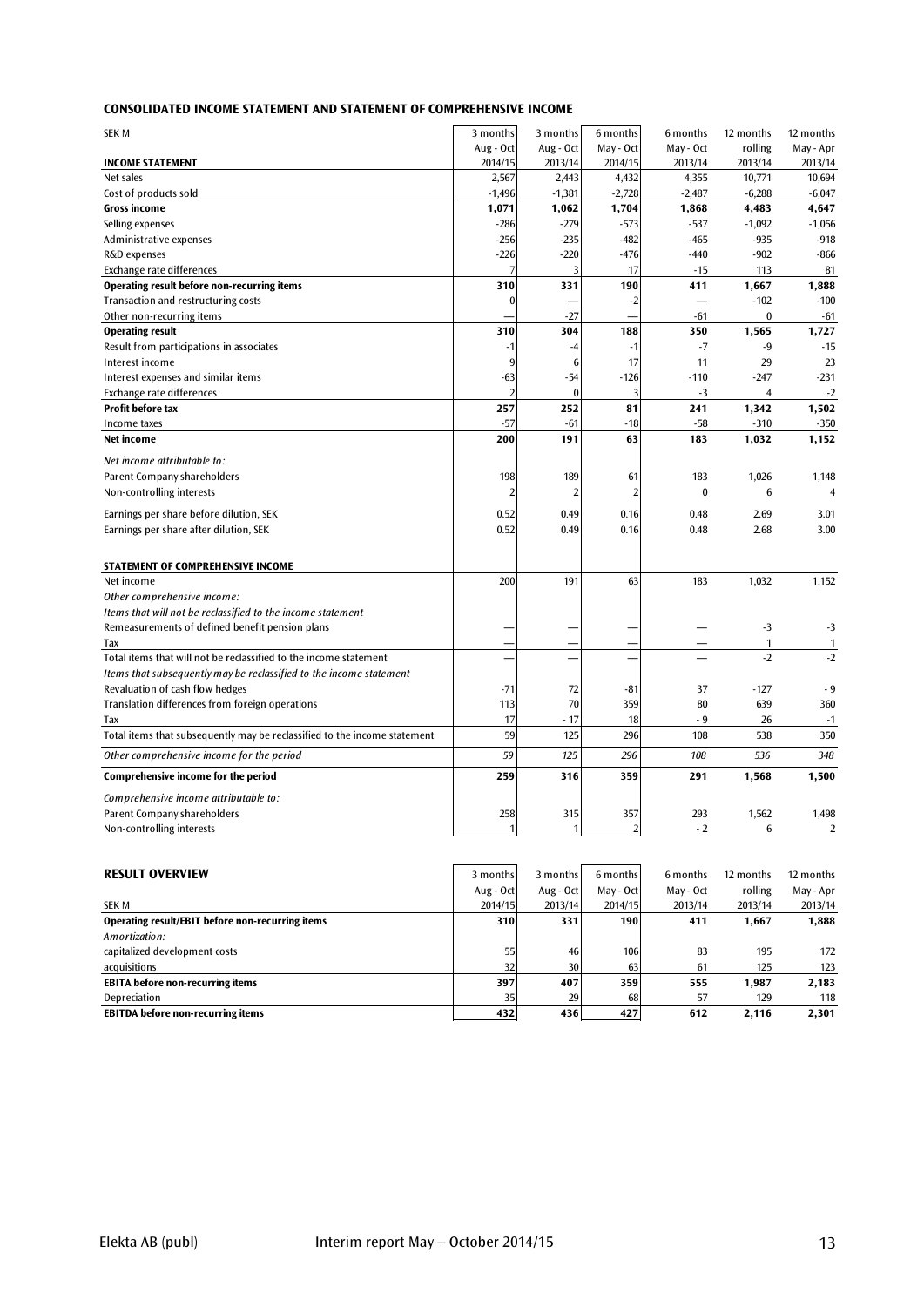#### **CONSOLIDATED BALANCE SHEET**

| <b>SEK M</b>                            | Oct 31, | Oct 31, | Apr 30, |
|-----------------------------------------|---------|---------|---------|
|                                         | 2014    | 2013    | 2014    |
| Non-current assets                      |         |         |         |
| Intangible assets                       | 7,419   | 6,552   | 6,845   |
| Tangible fixed assets                   | 754     | 564     | 624     |
| <b>Financial assets</b>                 | 332     | 328     | 359     |
| Deferred tax assets                     | 139     | 100     | 143     |
| <b>Total non-current assets</b>         | 8,644   | 7,544   | 7,971   |
| <b>Current assets</b>                   |         |         |         |
| Inventories                             | 1,314   | 1,097   | 1,078   |
| Accounts receivable                     | 3,634   | 3,253   | 4,197   |
| Accrued income                          | 2,051   | 1,568   | 1,699   |
| Current tax assets                      | 49      | 72      | 31      |
| Derivative financial instruments        | 116     | 97      | 103     |
| Other current receivables               | 731     | 613     | 566     |
| Cash and cash equivalents               | 942     | 1,173   | 2,247   |
| <b>Total current assets</b>             | 8,837   | 7,873   | 9,921   |
| <b>Total assets</b>                     | 17,481  | 15,417  | 17,892  |
| Elekta's owners' equity                 | 5,843   | 5,045   | 6,249   |
| Non-controlling interests               |         | 11      | 8       |
| <b>Total equity</b>                     | 5,847   | 5,056   | 6,257   |
| <b>Non-current liabilities</b>          |         |         |         |
| Long-term interest-bearing liabilities  | 3,708   | 4,302   | 4,361   |
| Deferred tax liabilities                | 695     | 625     | 687     |
| Other long-term liabilities             | 183     | 136     | 139     |
| <b>Total non-current liabilities</b>    | 4,586   | 5,063   | 5,187   |
| <b>Current liabilities</b>              |         |         |         |
| Short-term interest-bearing liabilities | 957     | 117     | 125     |
| Accounts payable                        | 982     | 1,132   | 1,295   |
| Advances from customers                 | 1,891   | 1,363   | 1,686   |
| Prepaid income                          | 1,313   | 962     | 1,200   |
| Accrued expenses                        | 1,497   | 1,327   | 1,526   |
| <b>Current tax liabilities</b>          | 32      | 67      | 219     |
| Derivative financial instruments        | 81      | 35      | 13      |
| Other current liabilities               | 295     | 295     | 384     |
| <b>Total current liabilities</b>        | 7,048   | 5,298   | 6,448   |
| <b>Total equity and liabilities</b>     | 17,481  | 15,417  | 17,892  |
| Assets pledged                          | 5       | 3       | 9       |
| Contingent liabilities                  | 62      | 136     | 55      |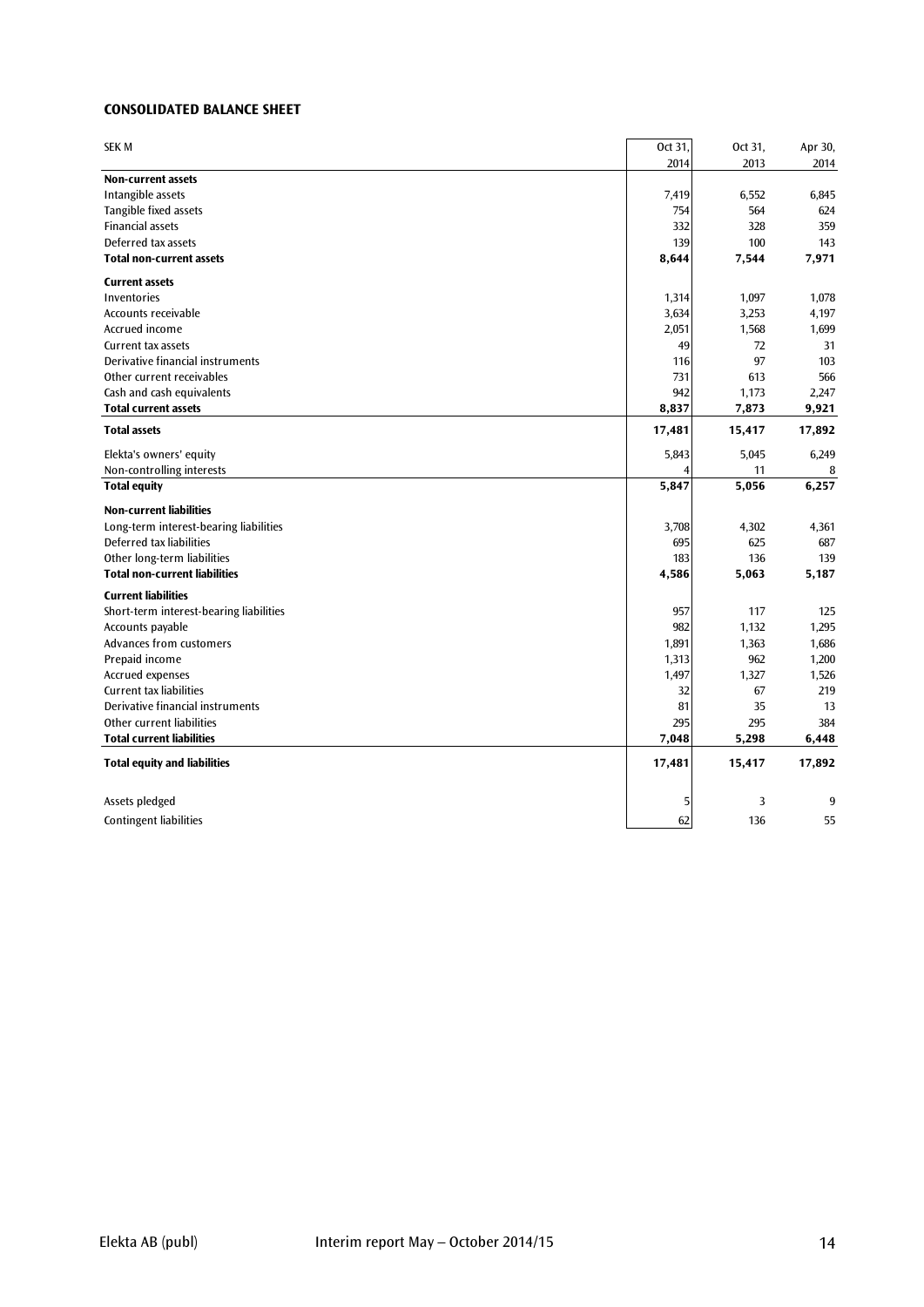| <b>CASH FLOW</b>                                    | 3 months    | 3 months    | 6 months  |              | 6 months 12 months 12 months |           |
|-----------------------------------------------------|-------------|-------------|-----------|--------------|------------------------------|-----------|
|                                                     | Aug - $Oct$ | Aug - $Oct$ | May - Oct | May - Oct    | rolling                      | May - Apr |
| <b>SEK M</b>                                        | 2014/15     | 2013/14     | 2014/15   | 2013/14      | 2013/14                      | 2013/14   |
| Profit before tax                                   | 257         | 252         | 81        | 241          | 1,342                        | 1,502     |
| Amortization & Depreciation                         | 123         | 106         | 238       | 202          | 450                          | 414       |
| Interest net                                        | 45          | 41          | 90        | 85           | 185                          | 180       |
| Other non-cash items                                | 63          | $-28$       | 105       | 18           | 198                          | 111       |
| Interest received and paid                          | $-72$       | $-67$       | $-107$    | $-106$       | $-163$                       | $-162$    |
| Income taxes paid                                   | $-61$       | $-79$       | $-209$    | $-273$       | $-289$                       | $-353$    |
| Operating cash flow                                 | 355         | 225         | 198       | 167          | 1,723                        | 1,692     |
| Increase (-)/decrease (+) in inventories            | $-7$        | $-87$       | $-143$    | $-244$       | -88                          | $-189$    |
| Increase (-)/decrease (+) in operating receivables  | $-96$       | $-42$       | 455       | 46           | $-434$                       | $-843$    |
| Increase (-)/decrease (+) in operating liabilities  | 184         | 186         | $-552$    | $-78$        | 141                          | 615       |
| Change in working capital                           | 81          | 57          | $-240$    | $-276$       | $-381$                       | $-417$    |
| Cash flow from operating activities                 | 436         | 282         | $-42$     | $-109$       | 1,342                        | 1,275     |
| Investments intangible assets                       | $-164$      | $-127$      | $-308$    | $-225$       | $-575$                       | $-492$    |
| Investments other assets                            | -99         | -94         | $-147$    | $-189$       | $-247$                       | $-289$    |
| Continuous investments                              | $-263$      | $-221$      | $-455$    | $-414$       | $-822$                       | -781      |
| <b>Cash flow after continuous investments</b>       | 173         | 61          | $-497$    | $-523$       | 520                          | 494       |
| Business combinations and investments in associates | $\bf{0}$    | 0           | $-47$     | $\mathbf{0}$ | $-43$                        | 4         |
| <b>Cash flow after investments</b>                  | 173         | 61          | $-544$    | $-524$       | 478                          | 498       |
| Cash flow from financing activities                 | $-866$      | $-757$      | $-867$    | $-890$       | $-865$                       | $-888$    |
| Cash flow for the period                            | $-693$      | $-696$      | $-1,411$  | $-1,414$     | $-387$                       | -390      |
| Exchange rate differences                           | 40          | 37          | 106       | 20           | 156                          | 70        |
| Change in cash and cash equivalents for the period  | $-653$      | $-659$      | $-1,305$  | $-1,394$     | $-231$                       | $-320$    |

| <b>CHANGES IN EQUITY</b>                  | 6 months  | 6 months  | 12 months |
|-------------------------------------------|-----------|-----------|-----------|
|                                           | May - Oct | May - Oct | May - Apr |
| <b>SEK M</b>                              | 2014/15   | 2013/14   | 2013/14   |
| <b>Attributable to Elekta's owners</b>    |           |           |           |
| Opening balance                           | 6,249     | 5,547     | 5,547     |
| Comprehensive income for the period       | 357       | 293       | 1,498     |
| Conversion of convertible loan            |           | $\bf{0}$  | $\bf{0}$  |
| Acquisition of non-controlling interest   |           | $-33$     | $-33$     |
| Dividend                                  | $-763$    | $-763$    | $-763$    |
| Total                                     | 5,843     | 5,045     | 6,249     |
| Attributable to non-controlling interests |           |           |           |
| Opening balance                           | 8         | 13        | 13        |
| Comprehensive income for the period       |           | $-2$      | 2         |
| Acquisition of non-controlling interest   |           | 0         | $\bf{0}$  |
| Dividend                                  | -6        |           | $-7$      |
| Total                                     |           | 11        | 8         |
| <b>Closing balance</b>                    | 5,847     | 5,056     | 6,257     |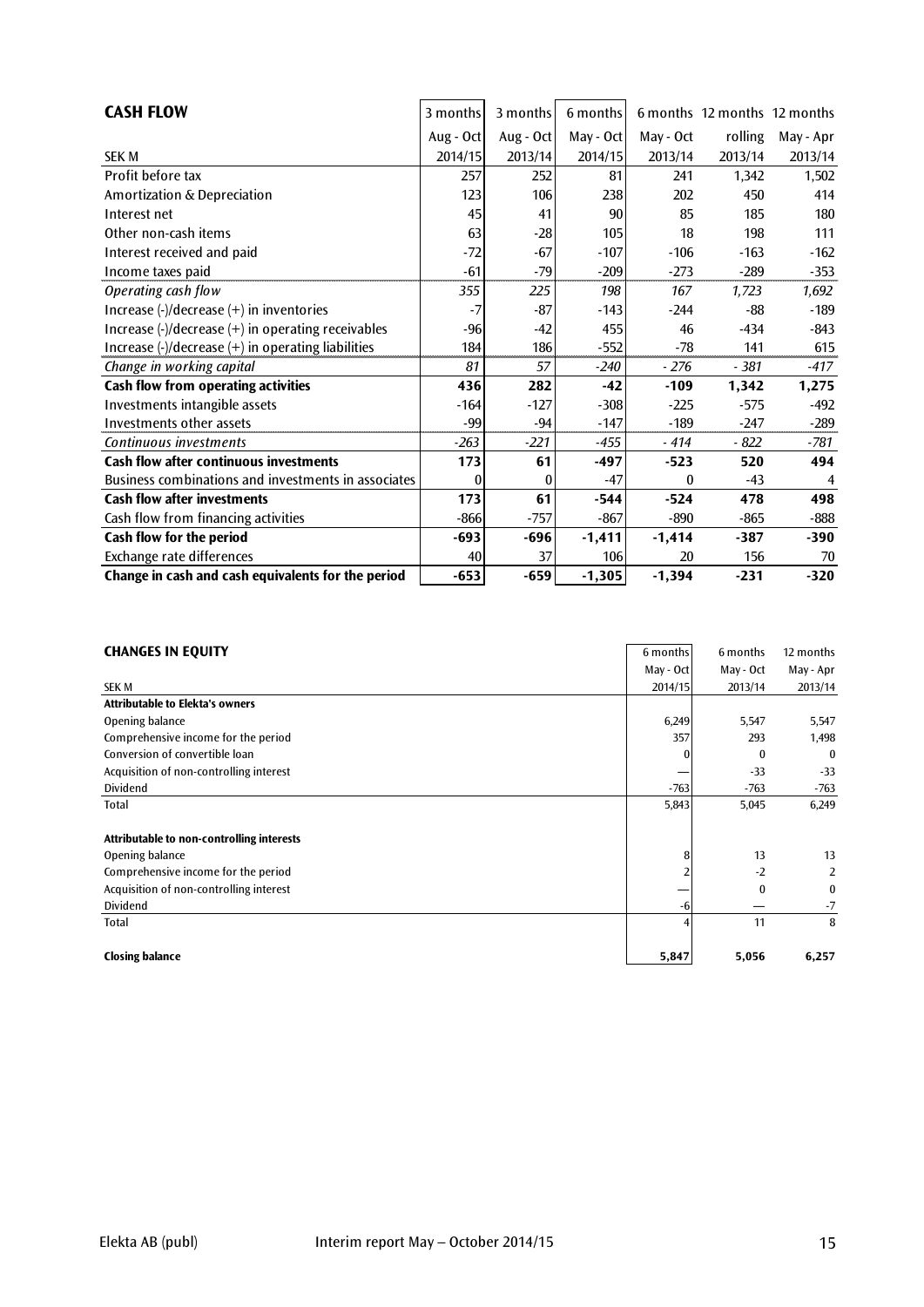# **Financial instruments**

The table below shows the Group's financial instruments for which fair value is different than carrying value. The fair value of all other financial instruments is assumed to correspond to the carrying value.

|                                         | Oct 31, 2014 |                   | Oct 31, 2013 |            | Apr 30, 2014 |            |  |
|-----------------------------------------|--------------|-------------------|--------------|------------|--------------|------------|--|
|                                         | Carrying     |                   | Carrying     |            | Carrying     |            |  |
| <b>SEK M</b>                            |              | amount Fair value | amount       | Fair value | amount       | Fair value |  |
| Long-term interest-bearing liabilities  | 3.708        | 3.946             | 4.302        | 4.447      | 4.361        | 4.614      |  |
| Short-term interest-bearing liabilities | 957          | 986               | 117          | 117        | 125          | 125        |  |

The Group's financial assets and financial liabilities, which have been measured at fair value, have been categorized in the fair value hierarchy. The different levels are defined as follows:

- Level 1: Quoted prices on an active market for identical assets or liabilities
- Level 2: Other observable data than quoted prices included in Level 1, either directly (that is, price quotations) or indirectly (that is, obtained from price quotations)
- Level 3: Data not based on observable market data

|                                                                 |       | Oct 31, | Oct 31, | Apr 30, |
|-----------------------------------------------------------------|-------|---------|---------|---------|
| <b>SEK M</b>                                                    | Level | 2014    | 2013    | 2014    |
| <b>FINANCIAL ASSETS</b>                                         |       |         |         |         |
| Financial assets measured at fair value through profit or loss: |       |         |         |         |
| Derivative financial instruments - non-hedging                  | 2     | 73      | 3       | 40      |
| Derivatives used for hedging purposes:                          |       |         |         |         |
| Derivative financial instruments – hedging                      | 2     | 56      | 119     | 67      |
| <b>Total financial assets</b>                                   |       | 129     | 122     | 107     |
| <b>FINANCIAL LIABILITIES</b>                                    |       |         |         |         |
| Financial liabilities at fair value through profit or loss:     |       |         |         |         |
| Derivative financial instruments - non-hedging                  | 2     | 33      | 26      | 9       |
| Contingent consideration                                        | 3     | 28      | 17      | 2       |
| Derivatives used for hedging purposes:                          |       |         |         |         |
| Derivative financial instruments - hedging                      | 2     | 75      | 13      | 5       |
| <b>Total financial liabilities</b>                              |       | 136     | 56      | 16      |

#### **Financial instruments measured at fair value**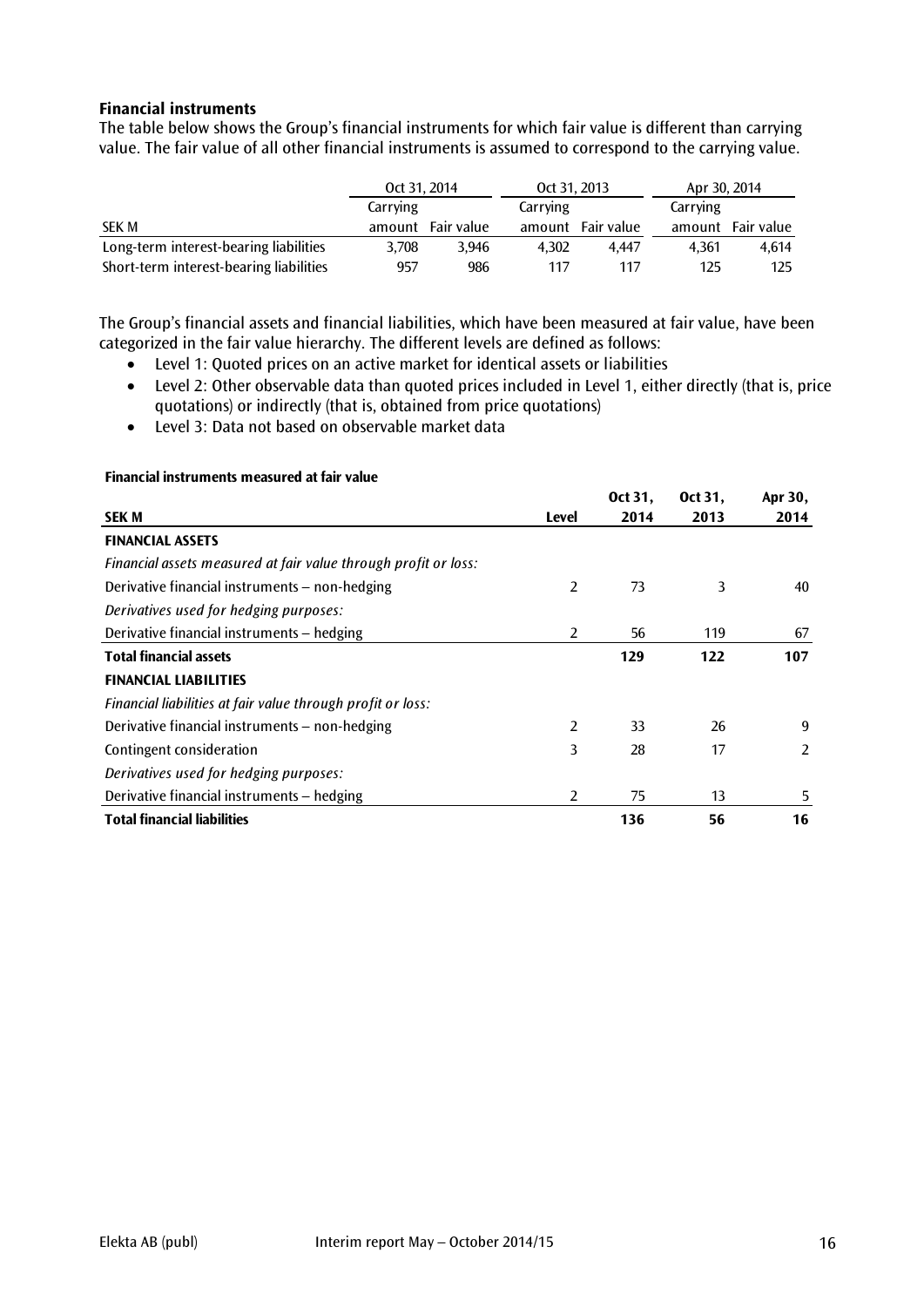| <b>KEY FIGURES</b>                                                            | 12 months   | 12 months   | 12 months   | 12 months   | 12 months   | 6 months  | 6 months  |
|-------------------------------------------------------------------------------|-------------|-------------|-------------|-------------|-------------|-----------|-----------|
|                                                                               | May - Apr   | May - Apr   | May - Apr   | May - Apr   | May - Apr   | May - Oct | May - Oct |
|                                                                               | 2009/10     | 2010/11     | 2011/12     | 2012/13     | 2013/14     | 2013/14   | 2014/15   |
| Order bookings, SEK M                                                         | 8,757       | 9,061       | 10,815      | 12,117      | 12,253      | 5,128     | 5,217     |
| Net sales, SEK M                                                              | 7,392       | 7,904       | 9,048       | 10,339      | 10,694      | 4,355     | 4,432     |
| Operating result, SEK M<br>Operating margin before non-<br>recurring items, % | 1,232<br>17 | 1,502<br>19 | 1,849<br>20 | 2,012<br>20 | 1,727<br>18 | 350<br>9  | 188<br>4  |
| Operating margin, %                                                           | 17          | 19          | 20          | 19          | 16          | 8         |           |
| Profit margin, %                                                              | 16          | 19          | 19          | 17          | 14          | 6         |           |
| Shareholders' equity, SEK M                                                   | 3,244       | 3,833       | 5,010       | 5,560       | 6,257       | 5,056     | 5,847     |
| Capital employed, SEK M                                                       | 4,283       | 4,714       | 9,540       | 10,112      | 10,743      | 9,475     | 10,512    |
| Equity/assets ratio, %                                                        | 38          | 43          | 33          | 34          | 35          | 33        | 33        |
| Net debt/equity ratio                                                         | $-0.04$     | $-0.13$     | 0.53        | 0.36        | 0.36        | 0.64      | 0.64      |
| Return on shareholders' equity, %                                             | 30          | 30          | 29          | 27          | 21          | 25        | 18        |
| Return on capital employed, %                                                 | 30          | 35          | 28          | 21          | 17          | 20        | 15        |

| <b>DATA PER SHARE</b>          | 12 months | 12 months    | 12 months    | 12 months     | 12 months     | 6 months   | 6 months      |
|--------------------------------|-----------|--------------|--------------|---------------|---------------|------------|---------------|
|                                | May - Apr | May - Apr    | May - Apr    | May - Apr     | May - Apr     | May - Oct  | May - Oct     |
|                                | 2009/10   | 2010/11      | 2011/12      | 2012/13       | 2013/14       | 2013/14    | 2014/15       |
| Earnings per share             |           |              |              |               |               |            |               |
| before dilution, SEK           | 2.27      | 2.76         | 3.26         | 3.52          | 3.01          | 0.48       | 0.16          |
| after dilution, SEK            | 2.25      | 2.73         | 3.23         | 3.52          | 3.00          | 0.48       | 0.16          |
| Cash flow per share            |           |              |              |               |               |            |               |
| before dilution, SEK           | 2.63      | 1.31         | $-7.07$      | 3.17          | 1.31          | $-1.37$    | $-1.43$       |
| after dilution, SEK            | 2.60      | 1.30         | $-7.01$      | 3.17          | 1.24          | $-1.31$    | $-1.43$       |
| Shareholders' equity per share |           |              |              |               |               |            |               |
| before dilution, SEK           | 8.74      | 10.22        | 13.19        | 14.55         | 16.39         | 13.23      | 15.32         |
| after dilution, SEK            | 9.38      | 10.61        | 13.31        | 14.55         | 20.32         | 17.31      | 15.32         |
| Average number of shares       |           |              |              |               |               |            |               |
| before dilution, 000s          | 368,832   | 373,364      | 376,431      | 380,672       | 381,277       | 381,270    | 381,287       |
| after dilution, 000s           | 371,780   | 378,028      | 380,125      | 380,672       | 400,686       | 400,681    | 381,287       |
| Number of shares at closing    |           |              |              |               |               |            |               |
| before dilution, 000s          | 371,181   | $374,951$ *) | $378,991$ *) | 381,270 $*$ ) | 381,287 $*$ ) | 381,272 *) | 381,287 $*$ ) |
| after dilution, 000s           | 383,580   | 383,618      | 384,284      | 381,270       | 400,696       | 400,683    | 381,287       |

In September 2012 a 4:1 share split was conducted. The data per share and number of shares has been restated pro forma.

\*) Number of registered shares at closing excluding treasury shares (1,541,368 per October 31, 2014).

| Data per quarter                        | Q1      | Q <sub>2</sub> | Q <sub>3</sub> |         | 04      | 01             | Q <sub>2</sub> | Q <sub>3</sub><br>04 | Q <sub>1</sub> | Q <sub>2</sub> |
|-----------------------------------------|---------|----------------|----------------|---------|---------|----------------|----------------|----------------------|----------------|----------------|
| <b>SEK M</b>                            | 2012/13 | 2012/13        | 2012/13        | 2012/13 | 2013/14 | 2013/14        | 2013/14        | 2013/14              | 2014/15        | 2014/15        |
| Order bookings                          | 2,252   | 2,972          | 2,856          | 4,037   | 2,027   | 3,101          | 3,224          | 3,901                | 2,341          | 2,876          |
| Net sales                               | 1,695   | 2,485          | 2,428          | 3,731   | 1,912   |                | 2,443<br>2,385 | 3,954                | 1,865          | 2,567          |
| <b>EBITA</b> before non-recurring items | 131     | 468            | 453            | 1,244   |         | 148            | 407            | 1,288<br>340         | $-38$          | 397            |
| Operating result                        | 63      | 400            | 386            | 1,163   |         | 46             | 304            | 260<br>1,117         | $-122$         | 310            |
| Cash flow from                          |         |                |                |         |         |                |                |                      |                |                |
| operating activities                    | $-88$   | 525            | 258            | 1,175   | $-391$  |                | 282            | 153<br>1,231         | $-478$         | 436            |
|                                         |         |                |                |         |         |                |                |                      |                |                |
| Order bookings growth based on          |         |                |                |         |         |                |                |                      |                |                |
| unchanged exchange rates                | $Q1 *$  | $02 *$         | Q <sub>3</sub> | Q4      | 01      | Q <sub>2</sub> | Q <sub>3</sub> | Q4                   | Q <sub>1</sub> | Q <sub>2</sub> |
|                                         | 2012/13 | 2012/13        | 2012/13        | 2012/13 | 2013/14 | 2013/14        | 2013/14        | 2013/14              | 2014/15        | 2014/15        |
| North and South America, %              | 28      | 13             | $-11$          | 9       | $-26$   | 8              | 40             | $-4$                 | 11             | $-2$           |
| Europe, Middle East and Africa, %       | $-3$    | 4              | $-5$           | 29      | 18      | 32             | 15             | 13                   | 31             | $-33$          |
| Asia Pacific, %                         | 11      | 17             | 53             | 9       | 8       | $-7$           | $-9$           | $-23$                | $-5$           |                |
| Group, %                                | 13      | 11             | 6              | 15      | $-2$    | 10             | 15             | -3                   | 12             | $-13$          |

\*) excluding Brachytherapy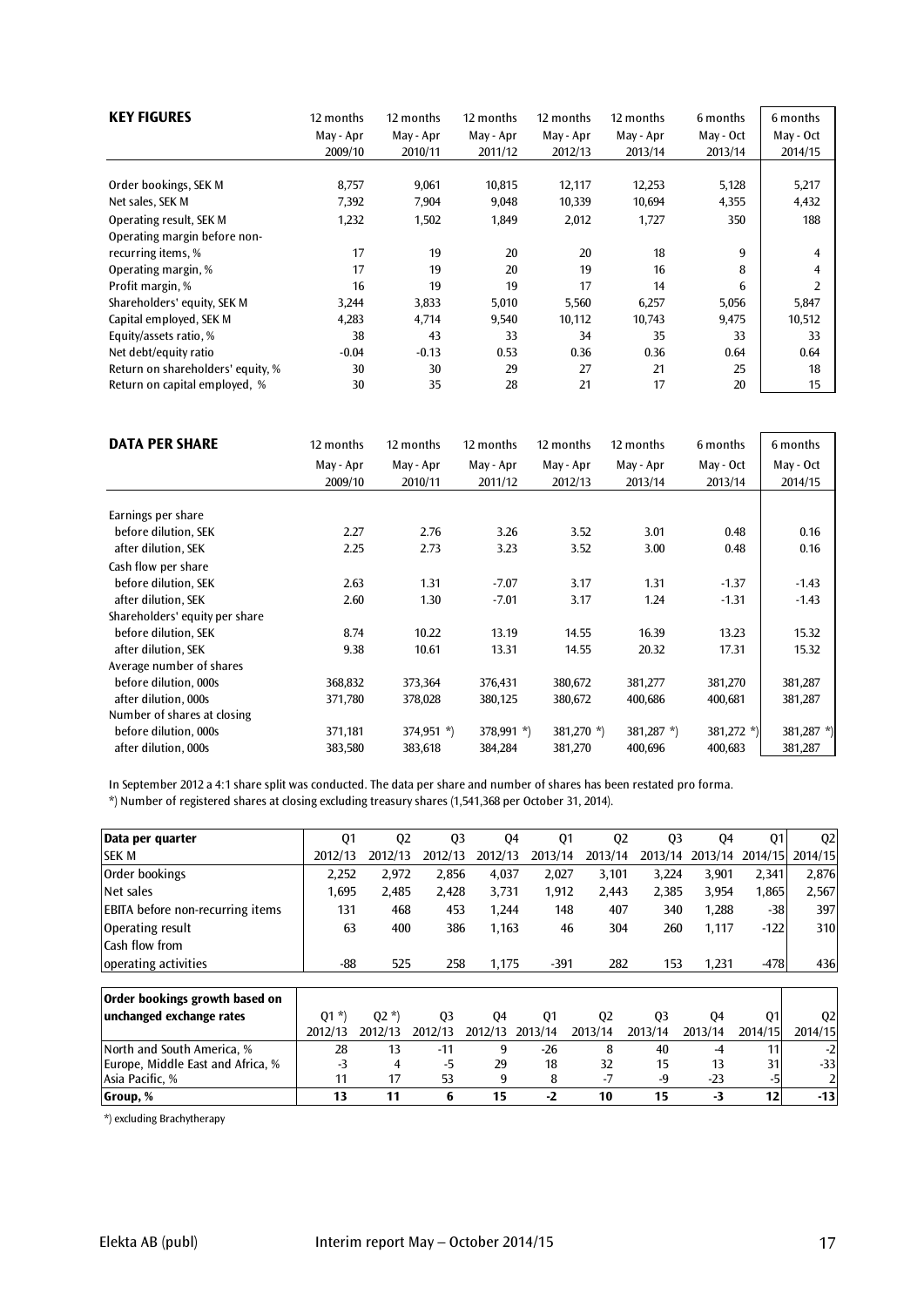#### **Segment reporting**

Elekta applies geographical segmentation. Order bookings, net sales and contribution margin for respective region are reported to Elekta's CFO and CEO (chief operating decision makers). In the regions' operating expenses cost of products sold and expenses are directly attributable to the respective region reported. Global costs for R&D, marketing, management of product supply centers and Parent Company are not allocated per region. Currency exposure is concentrated to product supply centers. The majority of exchange differences in operations are reported in global costs.

#### **Segment reporting**

| May - Oct 2014/15                           |               | Europe,     |              |             |           |
|---------------------------------------------|---------------|-------------|--------------|-------------|-----------|
|                                             | North and     | Middle East |              |             | $%$ of    |
| <b>SEKM</b>                                 | South America | and Africa  | Asia Pacific | Group total | net sales |
| Net sales                                   | 1,482         | 1,545       | 1,405        | 4,432       |           |
| Operating expenses                          | $-1,108$      | $-1,091$    | $-1,098$     | $-3,297$    | 74%       |
| <b>Contribution margin</b>                  | 374           | 454         | 307          | 1,135       | 26%       |
| Contribution margin, %                      | 25%           | 29%         | 22%          |             |           |
| <b>Global costs</b>                         |               |             |              | $-945$      | 21%       |
| Operating result before non-recurring items |               |             |              | 190         | 4%        |
| Non-recurring items                         |               |             |              | $-2$        |           |
| <b>Operating result</b>                     |               |             |              | 188         | 4%        |
| Net financial items                         |               |             |              | $-107$      |           |
| Income before tax                           |               |             |              | 81          |           |
| May - Oct 2013/14                           |               | Europe,     |              |             |           |
|                                             | North and     | Middle East |              |             | % of      |
| <b>SEKM</b>                                 | South America | and Africa  | Asia Pacific | Group total | net sales |
| Net sales                                   | 1,472         | 1,580       | 1,303        | 4,355       |           |
| Operating expenses                          | $-1,021$      | $-1,038$    | $-1,007$     | $-3,066$    | 70%       |
| <b>Contribution margin</b>                  | 451           | 542         | 296          | 1,289       | 30%       |
| Contribution margin, %                      | 31%           | 34%         | 23%          |             |           |
| <b>Global costs</b>                         |               |             |              | $-878$      | 20%       |
| Operating result before non-recurring items |               |             |              | 411         | 9%        |
| Non-recurring items                         |               |             |              | $-61$       |           |
| <b>Operating result</b>                     |               |             |              | 350         | 8%        |
| Net financial items                         |               |             |              | $-109$      |           |
| <b>Income before tax</b>                    |               |             |              | 241         |           |
| May - Apr 2013/14                           |               | Europe,     |              |             |           |
|                                             | North and     | Middle East |              |             | % of      |
| <b>SEK M</b>                                | South America | and Africa  | Asia Pacific | Group total | net sales |
| Net sales                                   | 3,328         | 4,220       | 3,146        | 10,694      |           |
| Operating expenses                          | $-2.246$      | $-2.785$    | $-2.308$     | $-7,339$    | 69%       |
| <b>Contribution margin</b>                  | 1,082         | 1,435       | 838          | 3,355       | 31%       |
| Contribution margin, %                      | 33%           | 34%         | 27%          |             |           |
| Global costs                                |               |             |              | $-1,467$    | 14%       |
| Operating result before non-recurring items |               |             |              | 1,888       | 18%       |
| Non-recurring items                         |               |             |              | $-161$      |           |
| <b>Operating result</b>                     |               |             |              | 1,727       | 16%       |
| Net financial items                         |               |             |              | $-225$      |           |
| Income before tax                           |               |             |              | 1,502       |           |
|                                             |               |             |              |             |           |

#### **Rolling 12 months Nov - Oct 2013/14**

|                                             | North and     | Middle East |              |             | $%$ of    |
|---------------------------------------------|---------------|-------------|--------------|-------------|-----------|
| <b>SEKM</b>                                 | South America | and Africa  | Asia Pacific | Group total | net sales |
| Net sales                                   | 3,338         | 4,185       | 3.248        | 10,771      |           |
| Operating expenses                          | $-2,333$      | $-2,838$    | $-2,399$     | $-7,570$    | 70%       |
| <b>Contribution margin</b>                  | 1,005         | 1,347       | 849          | 3,201       | 30%       |
| Contribution margin, %                      | 30%           | 32%         | 26%          |             |           |
| Global costs                                |               |             |              | $-1,534$    | 14%       |
| Operating result before non-recurring items |               |             |              | 1,667       | 15%       |
| Non-recurring items                         |               |             |              | $-102$      |           |
| <b>Operating result</b>                     |               |             |              | 1,565       | 15%       |
| Net financial items                         |               |             |              | $-223$      |           |
| Income before tax                           |               |             |              | 1,342       |           |

Elekta's operations are characterized by significant quarterly variations in delivery volumes and product mix, which have a direct impact on net sales and profits. This is accentuated when the operation is split into segments as is the impact of currency fluctuations between the years.